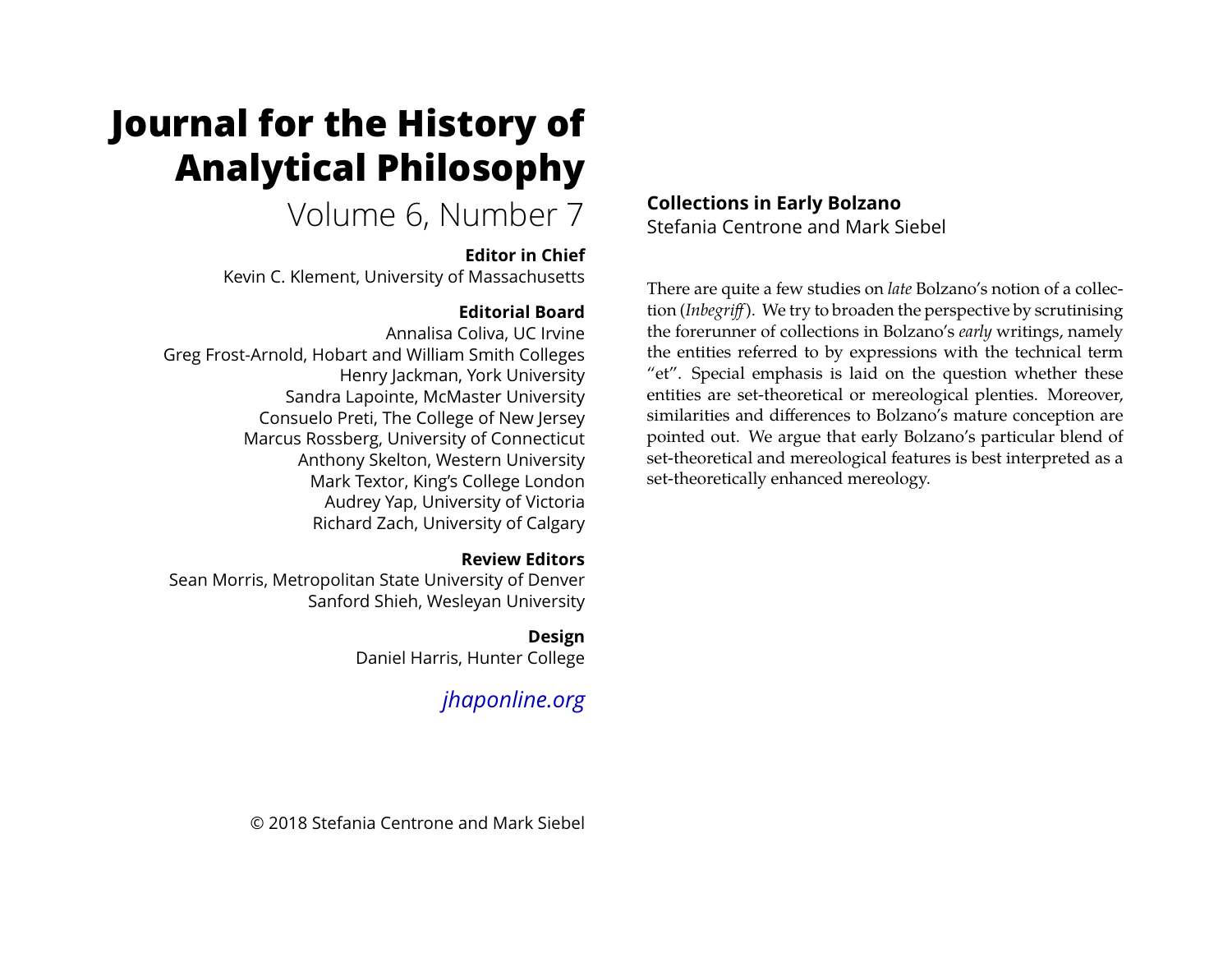# **Collections in Early Bolzano**

Stefania Centrone and Mark Siebel

#### **1. Introduction**

In chapter XII of the second book of Leibniz' *Nouveaux Essais* [\(Leibniz](#page-24-0) [1704\)](#page-24-0), Theophilus and Philalethes discuss complex ideas. Let us eavesdrop on their conversation:<sup>1</sup>

Phil. With respect to substances there are two sorts of ideas. One of them is of single substances, such as the idea of a man or a sheep; the other one is of several substances put together, such as the idea of an army of men or a flock of sheep. These collective ideas also form a single idea.

Theo. This unity of the idea of an aggregate [*unité de l'idée des agrégés*] is a very genuine one; but fundamentally we have to admit that this unity of collective ideas is merely a respect or relation, whose foundation lies in what each of the individual substances taken by itself has. Thus the only perfect unity these *entities originating through aggregation* have is a mental one, and consequently their very *being* is in a way mental or phenomenal, like that of the rainbow in the sky.

Philalethes points out that a collective idea (such as the idea of an army of men) is an idea in the same sense as the idea of a single substance (such as the idea of one of the army's members). Theophilus agrees but adds that this does not hold for the things falling under these ideas. Whereas the several substances put together in thought exist independently of whether they are thought together or not, their aggregate does not. The latter is rather existentially dependent on a mind aggregating the given parts, and hence it is a unified whole only insofar as there exists a single idea of it.

In a diary-note on the "Differences between Leibniz' and my Opinions", the Bohemian mathematician and philosopher Bernard Bolzano criticises the psychological character attributed to aggregates by Leibniz (*[BGA](#page-23-0)* 2 B 18/2, 38ff.)[.2](#page-1-1) He quotes one of Leibniz' remarks in a letter to the Hanoverian princess Sophie: "L'assemblage des êtres, n'est pas un être" ("A collection of beings is not a being")[.3](#page-1-2) Bolzano comments: "Warum nicht?" ("Why not?"), and he continues in French: "un être, mais non pas une substance" ("a being but not a substance"). "Sein" ("to be") is for late Bolzano tantamount to being causally potent; the corresponding entities are also labelled "wirklich" ("real") by him. He thus seems to be saying that aggregates of causally potent objects are part of the causal order even if they are not substances, the latter meaning roughly that they do not exist in themselves.

Late Bolzano's term for aggregates is "Inbegriff", and we will use the translation "collection" henceforth. In his remark on Leibniz, Bolzano attributes a feature to collections suiting wholes in the sense of contemporary mereology but not sets in the sense of modern set theory. After all, whereas a whole with real objects as its parts is itself real, a set with such objects as its elements has no causal powers because of its mathematical abstractness. There are further places in Bolzano's writings providing support for the mereological conception of collections. For example, his argument for the existence of substances in the *Athanasia* pre-

<span id="page-1-0"></span><sup>1</sup>Occasionally, we modified existing translations in order to come closer to the original source.

<span id="page-1-1"></span><sup>2</sup>*[BGA](#page-23-0)* is the abbreviation for the *Bernard-Bolzano-Gesamtausgabe* [\(Bolzano](#page-23-0)  $1969-$ ).

<span id="page-1-2"></span><sup>&</sup>lt;sup>3</sup>[BGA](#page-23-0) (2 B 18/2, 41). In [Leibniz](#page-24-1) [\(1875–90,](#page-24-1) VII, 557), we read, however: "l'assemblage de plusieurs Estres n'est pas un Estre". In his introduction to *[BGA](#page-23-0)* (2 B 18/2), Berg assumes that Bolzano is quoting from [Feuerbach](#page-23-1) [\(1837\)](#page-23-1) and that the quarrel with Leibniz, in his diary-notes, probably originates from the publication of Feuerbach's work. Indeed, we read in Feuerbach: "l'assemblage des Estres, n'est pas un Estre" (339). The book, however, does not appear in the catalogue of Bolzano's original library [\(Berg and Morscher](#page-22-0) [2002\)](#page-22-0).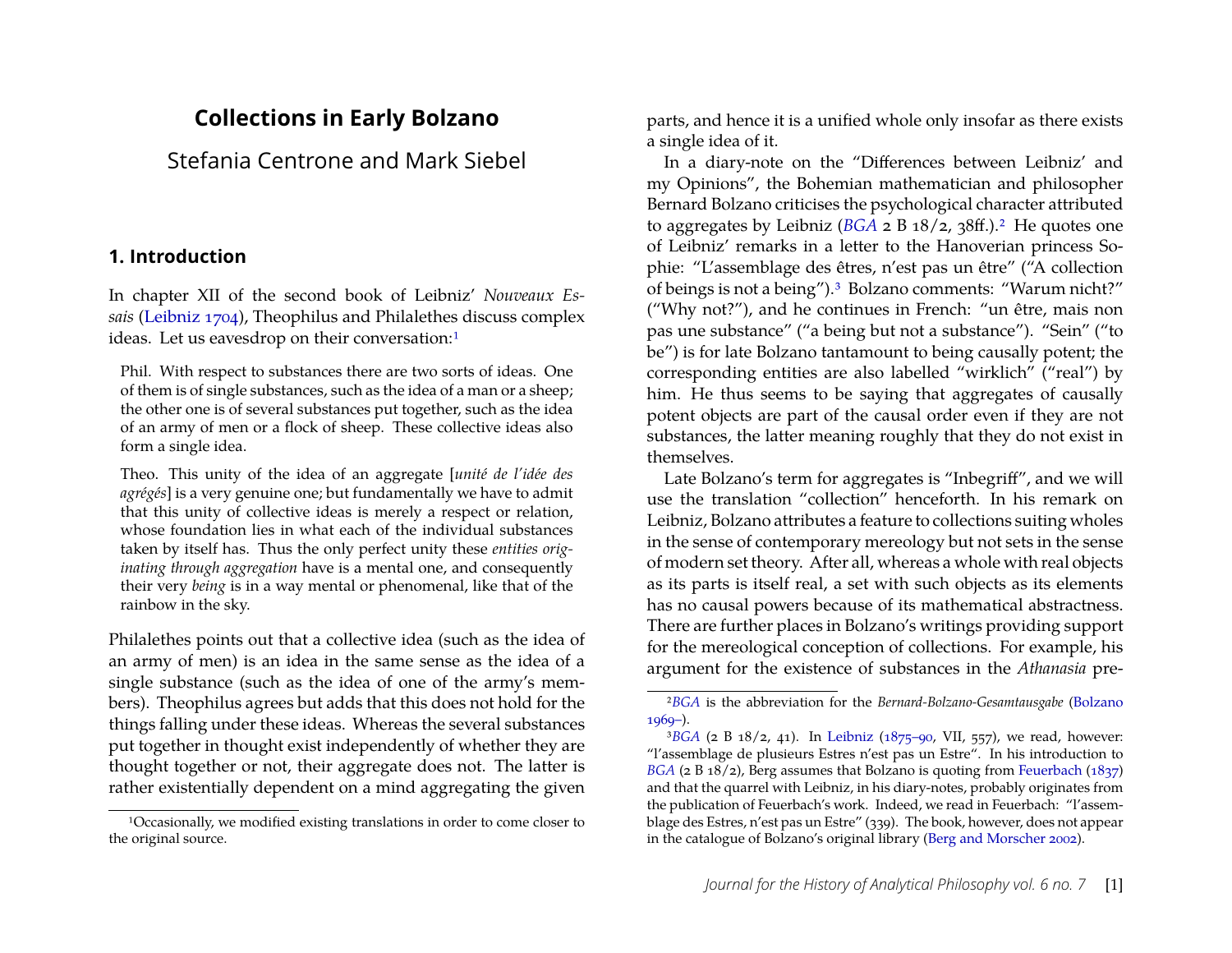supposes that the collection of all adherences, i.e., particularised properties occurring at a certain time and needing a bearer, is real (*[AT](#page-23-2)* 22). Similarly, one of his arguments for the existence of God in the *Lehrbuch der Religionswissenschaft* (*Textbook of the Science of Religion*) requires that collections of real objects whose existence is contingent on something are themselves real (*[RW](#page-23-3)* 178)[.4](#page-2-0)

There are quite a few studies on *late* Bolzano's notion of a collection. We try to broaden the perspective by scrutinising the forerunner of collections in Bolzano's *early* writings[.5](#page-2-1) The most fruitful source is a manuscript on the foundations of mathematics entitled *Allgemeine Mathesis* (*General Mathematics*, *[AM](#page-22-1)*), being intended to result in a second issue of the *Beyträge zu einer begründeteren Darstellung der Mathematik* (*Contributions to a Better-Grounded Presentation of Mathematics*, *[BM](#page-22-2)*). The manuscript was written between the publication of the *Beyträge* in 1810 and Bolzano's decision in 1812 to work on a "new logic" which resulted in the *Wissenschaftslehre* (*Theory of Science*, *[WL](#page-23-4)*)[.6](#page-2-2) Although Bolzano makes use of the word "Inbegriff" in his early writings, it occurs only rarely and not as a central term of his ontology (*[BM](#page-22-2)* 39, 66; *[AM](#page-22-1)* 54). His initial conception of collections is thus not to be found under the heading "Inbegriffe". As will be presently seen, it rather hides behind what he says about the little word "et" and the kind of composition denoted by it.

Being a study in formal ontology, the *Allgemeine Mathesis*treats the general laws pertaining to *all* things, i.e., not only to "real

things" but also to "things of thought in their merely ideal being" (*[AM](#page-22-1)* 17; see also *[BM](#page-22-2)* 6, 11–12, 16–17). As already mentioned, "real" ("wirklich") in application to objects means *causally potent* in late Bolzano. This must not be identified with *perceptible* because "the individual substances of which . . . sensible objects are composed" are not perceptible in Bolzano's sense but real (*[WL](#page-23-4)* III, §315, 247)[.7](#page-2-3) Aside from real objects, mature Bolzano accepts a large class of non-real or abstract things, such as space and time, merely possible things (e.g., a golden mountain), mathematical objects (e.g., numbers and geometrical figures) and logico-semantical objects (e.g., sentences and ideas in themselves) [\(Morscher](#page-24-7) [1974,](#page-24-7) 122–23). As to the latter, he differentiates the word "dog", the subjective idea of a dog occurring in the mind of a particular person at a particular time and the common content of word and act of thinking, viz., what he terms the "objective idea" or "idea in itself" of a dog.

In early Bolzano, things are less clear. At the time of the *Beyträge* and the *Allgemeine Mathesis*, he already makes a distinction between words and the concepts denoted by them.<sup>8</sup> But he does not strictly keep apart concepts as concrete mental entities and concepts as the abstract contents of mental and linguistic entities. Bolzano's decided distinction between subjective and objective ideas, as well as his distinction between judgements and sentences in themselves, is still in its infancy. There are places where he distinguishes between "truths" and "conceived, recognised truths, true cognitions" and emphasises that "not every truth has to be (by its definition) a cognition, thought or

<span id="page-2-0"></span><sup>4</sup>Similar evidence for the mereological interpretation is to be found in *[PU](#page-23-5)* (§25, 72–73); *[WL](#page-23-4)* (I, §79, 364); and *[WL](#page-23-4)* (III, §353, 407–08; see also I, §68, 307–08) in combination with *[WL](#page-23-4)* (I, §75, 337–38). But note that the thesis that collections of real things are themselves real is in conflict with two of Bolzano's central ontological principles [\(Schnieder](#page-24-2) [2002,](#page-24-2) 218–19; [Textor](#page-24-3) [1996,](#page-24-3) 336, 346; contrast [Rusnock](#page-24-4) [2012,](#page-24-4) 828–34).

<span id="page-2-1"></span><sup>5</sup>Brief reflections on Bolzano's early account of collections are contained in [Krickel](#page-24-5) [\(1995,](#page-24-5) sec. C.II) and [Sebestik](#page-24-6) [\(2010\)](#page-24-6).

<span id="page-2-2"></span><sup>&</sup>lt;sup>6</sup>Berg mentions this decision in his introduction to the first part of the *Wissenschaftslehre* in the *Gesamtausgabe* (*[BGA](#page-23-0)* 1 11/1, 9).

<span id="page-2-3"></span><sup>7</sup>See also *[AT](#page-23-2)* (85); *[WL](#page-23-4)* (I, §79, 362, §70, 318). In contrast, a "real idea" ("reale Vorstellung") is an idea under which an object can fall, regardless of whether this object is real in the above-mentioned sense. That is, real ideas need not represent real things (*[WL](#page-23-4)* I, §79).

<span id="page-2-4"></span><sup>8</sup>See *[BM](#page-22-2)* (52–53); *[AM](#page-22-1)* (144, 147–48, 160); and many passages from the manuscript "Etwas aus der Logik" (circa 1812; *[BGA](#page-23-0)* 2 A 5, 141–46, 160–61, 163). In §29 of the latter, Bolzano also distinguishes sentences and the judgements expressed by them  $(BGA \geq A \leq 5, 147-48)$  $(BGA \geq A \leq 5, 147-48)$  $(BGA \geq A \leq 5, 147-48)$ .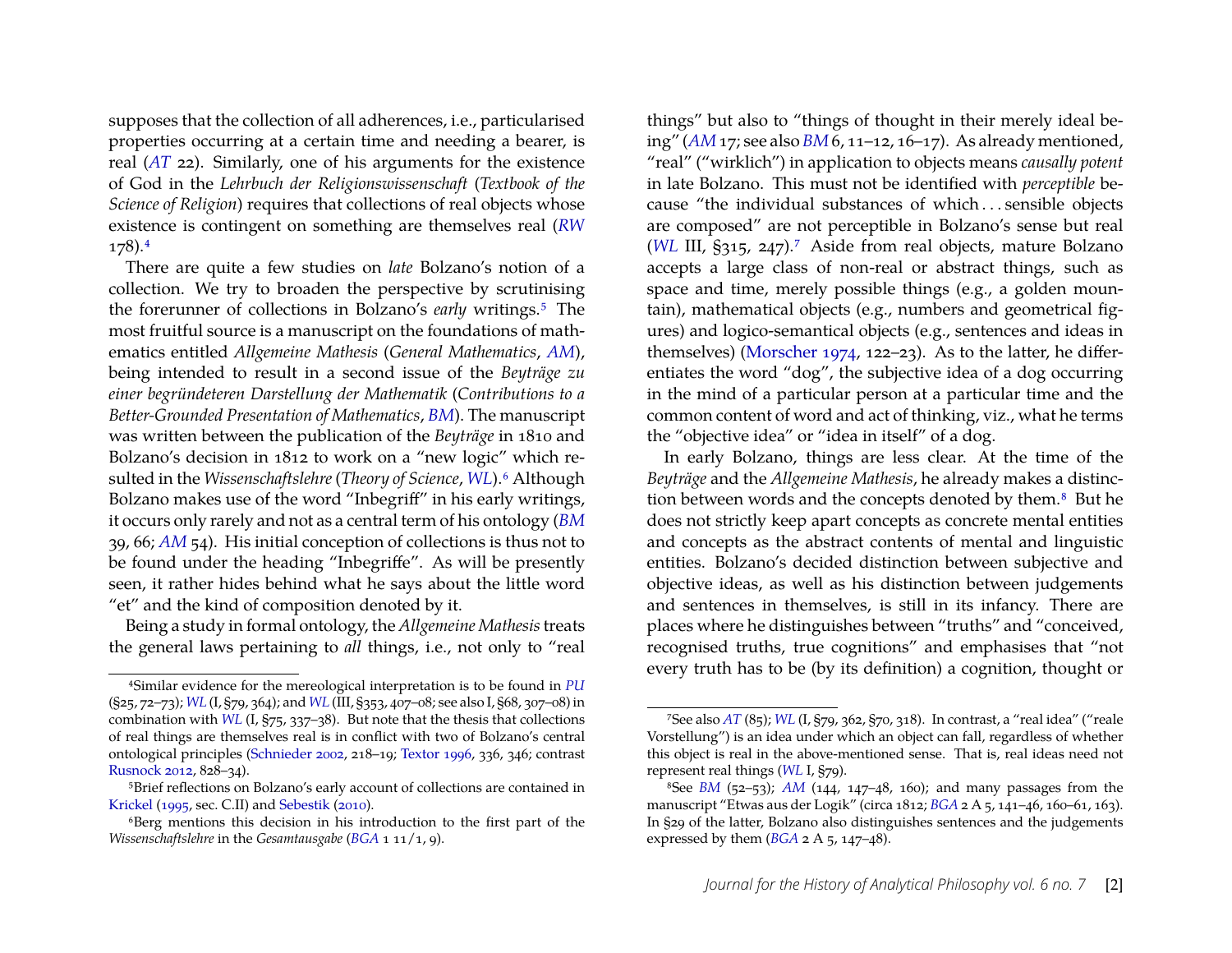imagined by someone" (*[AM](#page-22-1)* 178). In the same spirit, he declares in the *Beyträge* (*[BM](#page-22-2)* 39–40): "In the realm of truth, i.e. in the collection of all true judgements, a certain *objective connection* prevails which is independent of our accidental *subjective recognition* of it. As a consequence of this, some of these judgements are the grounds for others and the latter are the consequences of the former." But Bolzano is still nowhere near permanently bearing in mind this distinction.

Some passages from the *Beyträge* suggest that "real" is to be understood in the sense of "perceptible". Real things, we read, are "sensible" and "affect my perceptive faculty" (*[BM](#page-22-2)* 3, 142). This would mean that, whereas all of early Bolzano's real things are real in late Bolzano's sense, the converse is not true because some causally potent objects are not perceptible. However, other passages in the *Beyträge* refer to things "which possess an objective existence independent of our consciousness" (*[BM](#page-22-2)* 11–12), and this is a description covering also mathematical and logicosemantical objects. Ideal existence, on the other hand, is the "possibility of being thought"; an ideal thing is a thing "which can in general be an object of our capacity for representation" (*[BM](#page-22-2)* 3, 12). Since the golden mountain does not exist but is conceivable, early Bolzano would class it as ideal. It is uncertain, however, what he would say about the objective idea of a golden mountain. On the narrow reading of "real", it is not real because it is not perceptible; on the broad reading, it is real because it exists independently from our consciousness.

Bolzano identifies just two laws applying to all things, whether real or ideal (*[AM](#page-22-1)* 17; see also 32–33, 54). First, there is the "*law of being thinkable together*" ("*Gesetz der Zusammendenkbarkeit*"): "each thing can be combined in thought with every other thing". Secondly, there is the "*law of relation*" ("*Gesetz des Verhältnisses*"): "each thing stands in a certain relation to every other thing". The kind of composition relevant to the first law is elucidated by contrasting it with a second kind of composition:

1. There is, to begin with, a composition of two concepts into a third indicated by the word *and*; for example, *inkpot* and *sandpot* together result in the concept of a *writing tool*. . . . This composition is possible for any two concepts. . . . 2. A quite different composition is the one . . . taking place between the concepts *house* and *wooden* when one thereof forms the third concept *wooden house*. . . . *This* kind of composition is no longer applicable to all things. . . . A wooden house is an object that is a *house* and *wooden* at the same time. By contrast, a *writing tool* is neither an object which is an *inkpot* nor an object which is a *sandpot*, but a sum of inkpot and sandpot. (*[AM](#page-22-1)* 34–35)

Further examples of the first type of composition are the fusion of the concepts "knife" and "fork" into "cutlery" (*[AM](#page-22-1)* 33), "the flower" and "the pot" into "the flower in the pot" (*[BGA](#page-23-0)* 2 B 15, 223) and concepts of arithmetic sums (*[AM](#page-22-1)* 51–52).

Bolzano points out that both types of composition were already mentioned in the *Beyträge*. The first one was expressed by the connective "et" and the second one by "cum". Although Bolzano prefers to use "quod" for the latter henceforth (*[AM](#page-22-1)* 34), we remain with "cum". Some pages later, the result of an etcomposition receives a telling name:

What originates through [the act of] thinking together is called a whole (*totum*), probably also a *sum*, if need be also a *system*. The things, however, which are thought together are called, in regard to the whole, the *parts* (*partes*), *elements* of it. (*[AM](#page-22-1)* 38)

Applied to one of Bolzano's examples, "the flower in the pot" refers to a whole/sum/system whose parts/elements are the flower and the pot. It thus seems to denote what Bolzano later terms a collection.

In the following sections, Bolzano's early conception of collections is spelled out in more detail, often by comparing it with his mature view. The main focus is on whether collections are to be treated as set-theoretical or mereological entities. In Section [2,](#page-4-0) after the differences between these entities are pointed out, four interpretations of "et" are introduced, two of them set-theoretical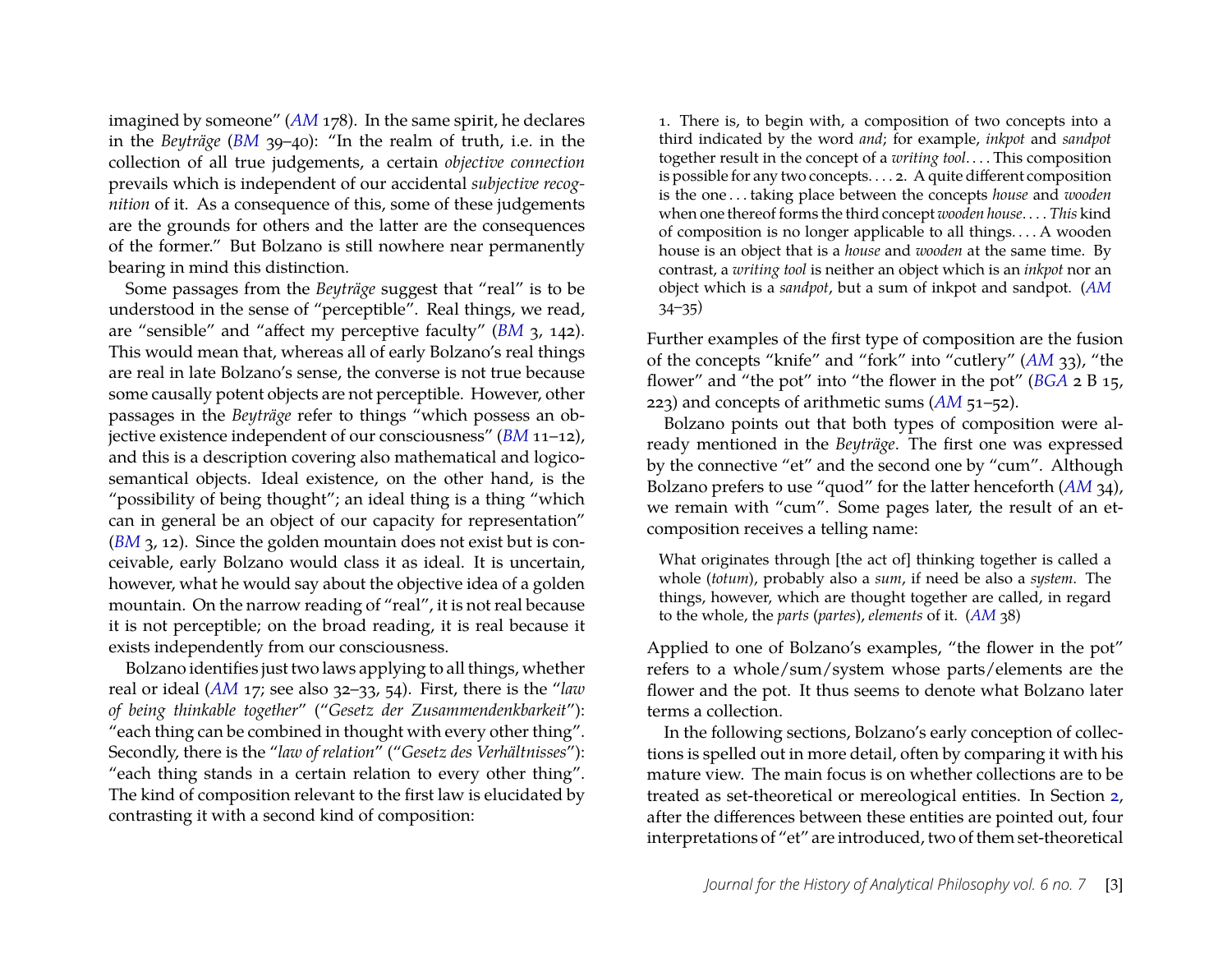and two mereological. In Sections [3–](#page-7-0)[8,](#page-16-0) the four interpretations are put to the test. Finally, Section [9](#page-21-0) provides an overview of the results and a conclusion. In a nutshell, early Bolzano's theory of collections is best interpreted as a set-theoretically enhanced mereology.

#### <span id="page-4-0"></span>**2. Set-theoretical and Mereological Interpretations**

One of the central issues in the literature on Bolzano's advanced theory of collections is whether they could, or even should, be interpreted as *sets* in the sense of *set theory* or as *wholes* in the sense of *mereology*. Roughly, set theory and mereology differ because the former is concerned with the problem of "the many as one", i.e., with adding together a number of objects to form a new object, and the latter with the problem of "the one as many", viz., with considering one object as a compound of its parts. This gives rise to some differences in the details [\(Simons](#page-24-8) [1987,](#page-24-8) 10, 13; [Simons](#page-24-9) [1997;](#page-24-9) [Krickel](#page-24-5) [1995,](#page-24-5) 18–19; [Schnieder](#page-24-2) [2002,](#page-24-2) 210).

First, the relation between a whole and its parts—parthood and the relation between a set and its elements—membership are not the same. Parthood (more exactly, the relation of being a *proper* part) is characterised by transitivity and irreflexivity: (1) If *a* is a part of *b* and *b* is a part of *c*, then *a* is a part of *c*. (2) Nothing is a part of itself. In contrast, membership is neither transitive nor irreflexive. As to (1), every object *a* is a member of the corresponding singleton  $\{a\}$ , in symbols:  $a \in \{a\}$ ; and this singleton, in turn, is a member of the singleton of the singleton of *a*, in symbols:  $\{a\} \in \{\{a\}\}\$ ; but *a* is not a member of  $\{\{a\}\}\$ . As to (2), the set of all things without a weight is an element of itself because sets do not have a weight.

Secondly, set theory admits of singletons and the null set. As opposed to the latter, the idea of a "null whole", or a "null individual" being part of every object, is hardly tenable. Moreover, even if every object could be seen as an *improper* part of itself, this principle follows a different tack than the principle that every object is an element of its singleton. After all, a whole is by definition and thus always identical with its improper part, whereas a singleton is never identical with its sole element.

Thirdly, sets are extensional. They are identical if they contain the same elements, while the order or arrangement of their elements is irrelevant. Hence,  $\{1, 2\} = \{2, 1\}$ . Wholes, on the other hand, need not be extensional. For example, a house is a whole of walls, ceilings, windows etc. arranged in a certain way.

Fourthly, sets are usually conceived as abstract in the sense of not entering into causal relationships. In contrast, the ontological status of a whole depends on the status of its parts. Wholes are abstract if their parts are abstract; but they can also be real in late Bolzano's sense, namely when their parts are real. To use one of Frege's [\(1895,](#page-23-6) 436–37) examples, we can see, touch and wander through the whole of all trees of the Black Forest. But we cannot do this with the corresponding set of trees.

Fifthly, sets are often seen as abstract in the further sense of having no temporal existence, that is, not coming into existence sometime or ceasing to exist at another time. But this is far from obvious because a set seems to exist only if its elements exist. Along these lines, the singleton {Leicester City} did not exist before 1884, when the football club was established. Hence, sets appear to be on a par with wholes in this respect because a whole exists as long as its parts exist. By planting the trees of a wood, we bring the wood into being; and by burning the trees down, we destroy the wood.

Sixthly, the elements of a set need not be held together by common properties or the like. Any number of objects may be summarised in a set, regardless of their ontological status, the particular kind they belong to or their spatiotemporal location. Classical extensional mereology agrees with this insofar as it allows any number of things to build a whole [\(Simons](#page-24-8) [1987,](#page-24-8) chaps. 1–2). But there are also attempts at restricting mereological sums to "integral wholes", i.e., aggregates forming a unified whole [\(Simons](#page-24-8) [1987,](#page-24-8) chap. 9). Since Bolzano's collections comply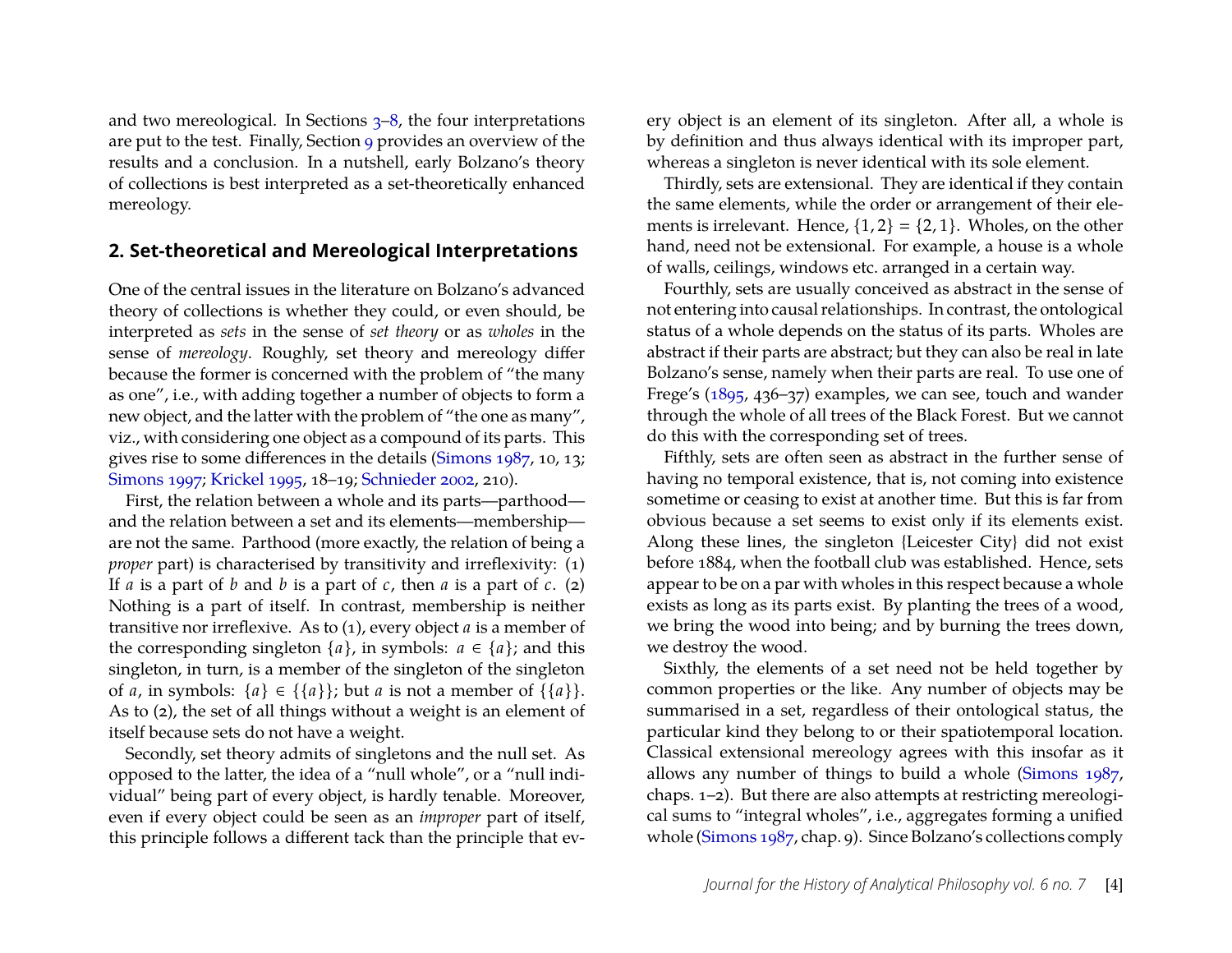with the basic law that "each thing can be combined in thought with every other thing" ([AM](#page-22-1) 17; see also 54), it is evident that not all of them are integral wholes. However, since there is disagreement as to the liberty in forming mereological sums, we take the more important question to be whether collections are wholes in the broad sense delimited by the first four characteristics. For the following considerations, we thus assume a broad reading of "whole" according to which any objects whatsoever form such a whole, even, say, Napoleon and the number  $\pi$ .

Bolzano was often accused of confounding set-theoretical and mereological notions. The Kneales [\(1962,](#page-24-10) 364) maintained: "Bolzano seems to be in danger of confusing a whole of parts with a set of members." [George](#page-23-7) [\(1983,](#page-23-7) 256) has followed suit: "In Bolzano, set-theoretical and mereological notions tend to run together." While [Berg](#page-22-3) [\(1992,](#page-22-3) 37) argues that there are settheoretical as well as mereological collections in Bolzano, and [Krause](#page-24-11) [\(2004,](#page-24-11) chap. II.7.1) thinks that only collections of *substances* are mereological entities, [Krickel](#page-24-5) [\(1995\)](#page-24-5), [Siebel](#page-24-12) [\(1996,](#page-24-12) chap. 1.6) and [Behboud](#page-22-4) [\(1997\)](#page-22-4) promote a uniform mereological interpretation. [Simons](#page-24-9) [\(1997\)](#page-24-9), on the other hand, argues that Bolzano's theory of collections is neither a set theory nor a mereology, but a general theory covering all kinds of plenties (compare [Rusnock](#page-24-13) [2013,](#page-24-13) 155). Note, however, that [Simons](#page-24-9) [\(1997,](#page-24-9) 105) has in mind a mereology where "a mereological sum is not always to be had, e.g., if some of the objects are concrete and others are abstract, or if they are widely separated in space or time or of widely differing category". Simons thus operates with the restricted notion of an integral whole.

Let us use "plenties" as a neutral term covering both sets and wholes and "constituent" as a neutral term for elements of sets and parts of wholes. Then the main question of this paper is whether et-composition refers to set-theoretical or mereological plenties. Note that the term "et" is allowed to link both general and singular terms. In the *Beyträge*, the copula in categorical sentences is glossed as expressing "the *inclusion* of a certain thing, as

*individual* or *kind*, under a certain *genus*" (*[BM](#page-22-2)* 74). In this spirit, schemata like "*A* is *C*" are not only meant to represent "Human beings are mortal" but also "Cajus is a human being" and "Cajus is mortal" (*[BM](#page-22-2)* 65). Moreover, examples of et-composition with definite articles, such as "the plane surface and the pasteboard on it" and "the flower in the pot", as well as the fact that Bolzano is interested in what happens when two numbers are thought together, make clear that he has no objections to letting singular terms be connected by "et" (*[AM](#page-22-1)* 42, 61–62; *[BGA](#page-23-0)* 2 B 15, 223). To avoid ambiguity, however, we reserve capital letters for general terms and lower-case letters for singular terms henceforth.

Berg (*[BGA](#page-23-0)* 2 B 14, 13), [Centrone](#page-23-8) [\(2012b,](#page-23-8) 6–7; [2012a,](#page-23-9) 129ff.; [2016,](#page-23-10) 220–21), [Roski](#page-24-14) [\(2010,](#page-24-14) 8–9; [2014,](#page-24-15) 52) and [Sebestik](#page-24-6) [\(2010,](#page-24-6) 23–24) have proposed that we understand "et" by means of settheoretical union (∪). They opted for the thesis that the extension of "*A* et *B*" is a set, namely the set comprising all those objects being *A* or *B*, in symbols:  $\{x \mid Ax \lor Bx\}$ . The expression "wooden et house" thus denotes the set of all wooden things, whether houses or not, plus all houses, whether wooden or not. Along these lines, it is natural to assume that the singular-term variant "*a* et *b*" refers to the pair set  $\{a, b\}$ , i.e., the set of things being identical with *a* or *b*.

The direct mereological counterpart to this interpretation takes "*a* et *b*" to name the mereological whole of *a* and *b*. For example, "Kim et Tim" does not pick out the abstract set with Kim and Tim as elements but the real whole consisting of Kim and Tim—and hence of their heads, noses and so on. Likewise, a general-term expression "*A* et *B*" denotes an object which may be heavily scattered in space and time, namely the totality of every *A* and every *B*.

But this is not the end of the story because Bolzano's comments suggest a second mereological interpretation.<sup>9</sup> Remember that

<span id="page-5-0"></span><sup>9</sup>The following interpretation was independently found by [Blok](#page-22-5) [\(2016,](#page-22-5) 209– 12), but he overlooked the difficulties connected with it.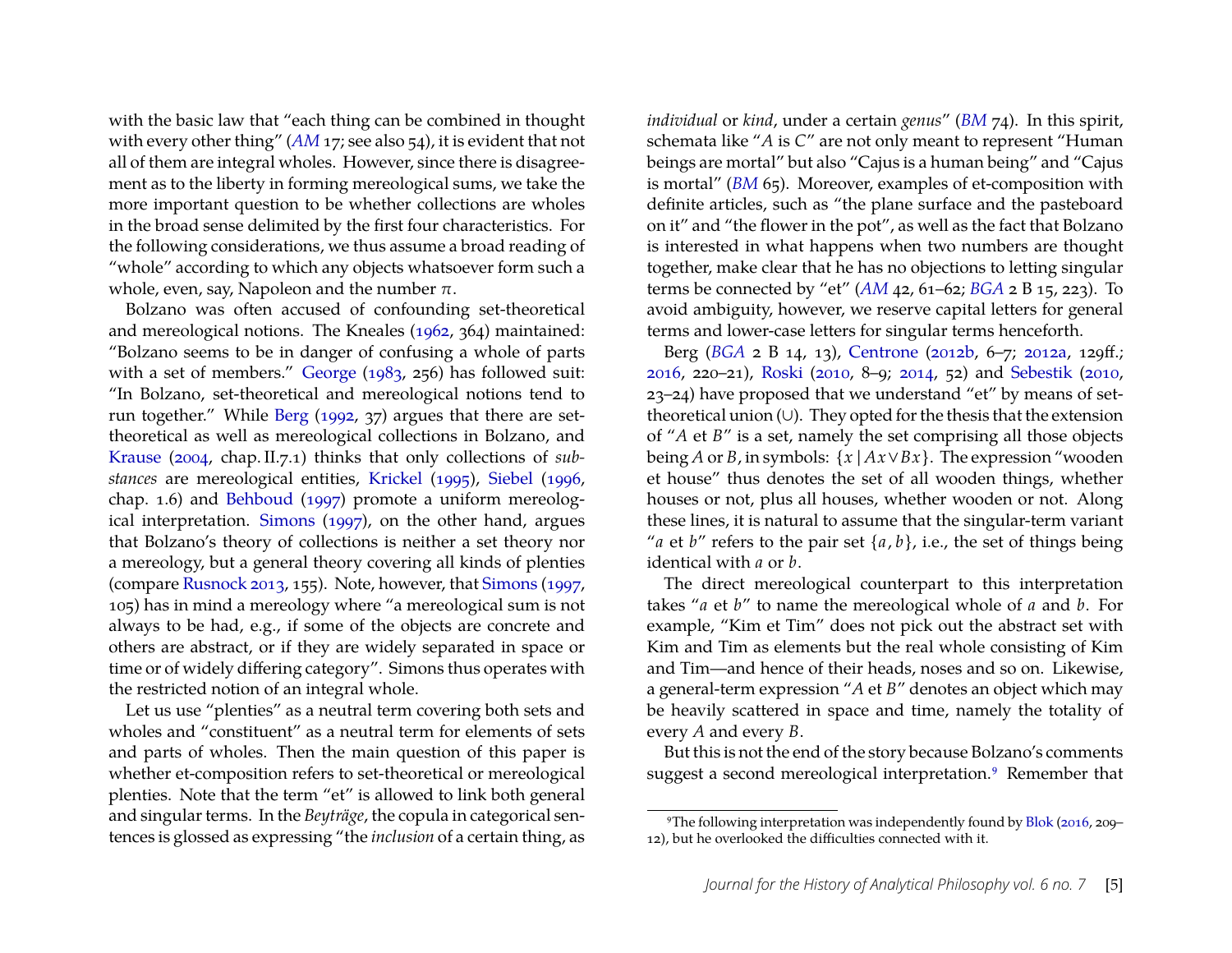his name for what results from thinking together inkpot and sandpot is "Schreibzeug" ("writing tool"), and that he takes the latter to be "neither an object which is an *inkpot* nor an object which is a *sandpot*, but a sum of inkpot and sandpot" (*[AM](#page-22-1)* 34– 35). In Bolzano's days, people used quills for writing. Frequently, they owned not only a pot with ink but also a pot with sand in order to dry the ink on the paper. There were even utensils containing an inkpot and a sandpot within one vessel. It might thus very well be that Bolzano had in mind aggregates of an inkpot and a sandpot, including such vessels, when talking about "Schreibzeug". The same holds for "Tischbesteck", Bolzano's name for the result of thinking together knife and fork (*[AM](#page-22-1)* 33). This term may be translated by "cutlery", so as to denote all knives and forks. But it is also possible to translate it by "cutlery *set*", and then it denotes *ensembles* of a knife and a fork. Understood in this way, "knife et fork" does not refer to the whole of all knives and forks but rather to all wholes of a knife and a fork. The singular-term variant "*a* et *b*" is assigned the same extension as before, namely the whole consisting of *a* and *b*.

For the sake of completeness, it should be mentioned that the second mereological interpretation gives rise to a second settheoretical interpretation. According to the latter, "*A* et *B*" does not refer to the set of all *A*s and *B*s but to all sets of an *A* and a *B*. Analogously, "*a* et *b*" picks out the same object as under the first set-theoretical reading, namely the pair set containing *a* and *b*.

There are thus two set-theoretical and two mereological interpretations of "et". To consider just the general-term variants, they take "*A* et *B*" to refer to

- <span id="page-6-0"></span>(S1) the set of all *A*s and all *B*s,
- <span id="page-6-1"></span>(S2) all sets of an *A* and a *B*,
- <span id="page-6-2"></span>(M1) the whole of all *A*s and all *B*s,
- <span id="page-6-3"></span>(M2) all wholes of an *A* and a *B*.

In the next six sections, we chiefly examine whether early Bolzano's remarks on collections are more in harmony with a set-theoretical or a mereological interpretation. In Section [3,](#page-7-0) Bolzano's claim that collections are ideal is discussed. The touchstones in Section [4](#page-9-0) are his examples of collections. In Section [5,](#page-9-1) the issue is whether Bolzano allows for collections having just one constituent or collections containing the same thing twice. Section [6](#page-11-0) starts with the question whether a collection's identity depends on the arrangement of its constituents and continues by comparing early Bolzano's "multitudes", "arithmetical sums", "discrete quantities" and "continuous quantities" with late Bolzano's "multitudes", "sums" and "pluralities". Section [7](#page-15-0) addresses Bolzano's assumption that any two concepts may be combined by "et". Finally, in Section [8](#page-16-0) we take into account two basic inference rules from the *Beyträge* whose conclusions are propositions containing an et-term as subject or predicate. The aim here is to find out which interpretation makes these inferences valid.

To be on the safe side, the *names* Bolzano assigns to collections and their constituents do not provide any evidence for or against one of the given interpretations. From the modern point of view, the German counterparts to terms like "whole", "sum", "system" and "part" suggest a mereological reading. But at the beginning of the 19th century, terminology was in a state of flux, and even 75 years later [Dedekind](#page-23-11) [\(1888,](#page-23-11) 1ff.) made use of the word "System" for sets. In a footnote to an unpublished manuscript from 1816, Bolzano entrusts a mereological reading to his readers by explaining that "Teil" ("part") is to be understood in the sense it has "when it is said that soul and body are the two constituent parts [Bestandteile] of man" (*[BGA](#page-23-0)* 2 A 5, 192). However, a passing remark in just one manuscript does not give permission to draw general conclusions. Moreover, we have seen that Bolzano does not only use the term "Teile" but also the term "Elemente" ("elements") for the constituents of collections.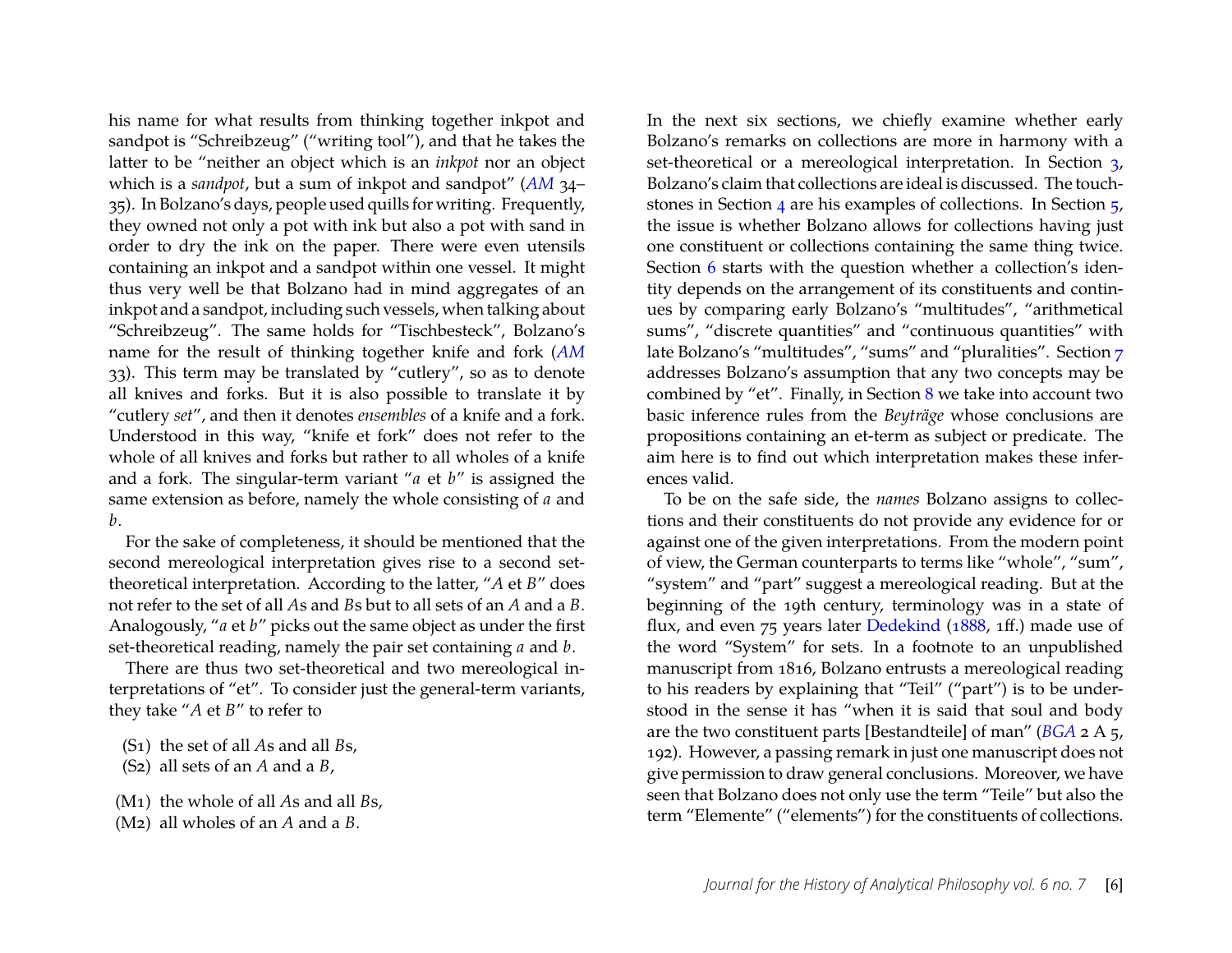#### <span id="page-7-0"></span>**3. The Ideality of Collections**

A first clue to an adequate interpretation of early Bolzano's collections could be hiding in the fact that he characterises etcomposition as "ideal" (*[AM](#page-22-1)* 36–37, 40). Et-composition "is a merely *subjective* connection of the ideas of the things in our mind, whereby the things themselves (even if they are only things of thought) should not be altered" (*[AM](#page-22-1)* 35). "That every thing, at least in our imagination, can be joined to every other thing is a feature obviously not pertaining to the *things themselves*, and their being, but only to the ideas of them" (*[AM](#page-22-1)* 33). Such attributions of ideality may be understood in different ways, the first one being completely innocuous. Just as late Bolzano (*[EG](#page-22-6)* sec. 3, §6, 101; *[PU](#page-23-5)* §3, 40–41), so the early one holds that one "can think together even the most disparate things" (*[AM](#page-22-1)* 42). One of the reasons is that we need not literally put the objects together. The collection of them is thus not real but ideal insofar as they remain at their locations and need not be connected by chains, ropes or any other material links.

However, we also read that a collection "originates through [the act of] thinking together" (*[AM](#page-22-1)* 38). This would mean that collections are ideal in a second—less innocuous—sense: they are existentially dependent on acts of thinking. Along these lines, the collection of Kim and Tim does not exist until someone gives thought to it, say, by wondering whether Kim and Tim live together. This seems to be what Leibniz claims in the excerpt from the *Nouveaux Essais* cited at the beginning. Moreover, it corresponds to the way in which a close reader of Bolzano, early Husserl, interprets the Leibniz of the *Dissertatio de Arte Combinatoria*. In his first work, *The Philosophy of Arithmetic*, Husserl explains that the whole business of making many into one is the result of a mental act of a specific kind that picks up certain contents and unites them collectively[.10](#page-7-1)

The third sense of "ideal" is even more demanding. Bolzano writes that we are concerned with "a merely *subjective* connection of the ideas of the things in our mind" (*[AM](#page-22-1)* 33). Moreover, he introduces collections by saying that ideas (not things) can be put together to form further ideas or judgements (*[AM](#page-22-1)* 33); and he writes that "each ideal composition can occur only between two things (ideas[!])" ([AM](#page-22-1) 37). These remarks suggest that collections are ideal in the third sense of being no more, no less than complex subjective ideas with simpler ideas as their constituents [\(Krickel](#page-24-5) [1995,](#page-24-5) 99–104, 123). This would explain why young Bolzano takes collections to be ideal in the second sense of coming into being by acts of thinking together. Collections would be the products of mental acts precisely because they were ideas generated in the mind.

About 75 years later, Dedekind introduced classes in a way quite similar to Bolzano's way:

It very often happens that different things *a*, *b*, *c* . . . are regarded for some reason from a common point of view, are put together in the mind, and it is then said that they form a *system S*. [\(Dedekind](#page-23-11) [1888,](#page-23-11) 1–2)

In his *Grundgesetze der Arithmetik* (*Basic Laws of Arithmetic*), Frege comments on this:

A hint of the truth is indeed contained in talk of the common point of view; but regarding or putting together in the mind is no objective characteristic. I ask: in whose mind? If they are put together in one mind, but not in another, do they then form a system? What may be put together in my mind must certainly be in my mind. Do things outside me, then, not form systems? Is the system a subjective construction in the individual mind? Is the constellation Orion therefore a system? [\(Frege](#page-23-14) [1893,](#page-23-14) 2)

Analogous questions may be levelled against young Bolzano,

<span id="page-7-1"></span><sup>10</sup>See [Husserl](#page-23-12) [\(1891,](#page-23-12) 17); [Centrone](#page-23-13) [\(2010,](#page-23-13) 1–12, 81–85); and [Leibniz](#page-24-16) [\(1666,](#page-24-16)

<sup>170): &</sup>quot;*Unum* . . . esse intelligitur quicquid uno actu intellectus, s. simul, cogitamus." ("By 'one' we mean whatever we think of in one intellectual act, or at once.")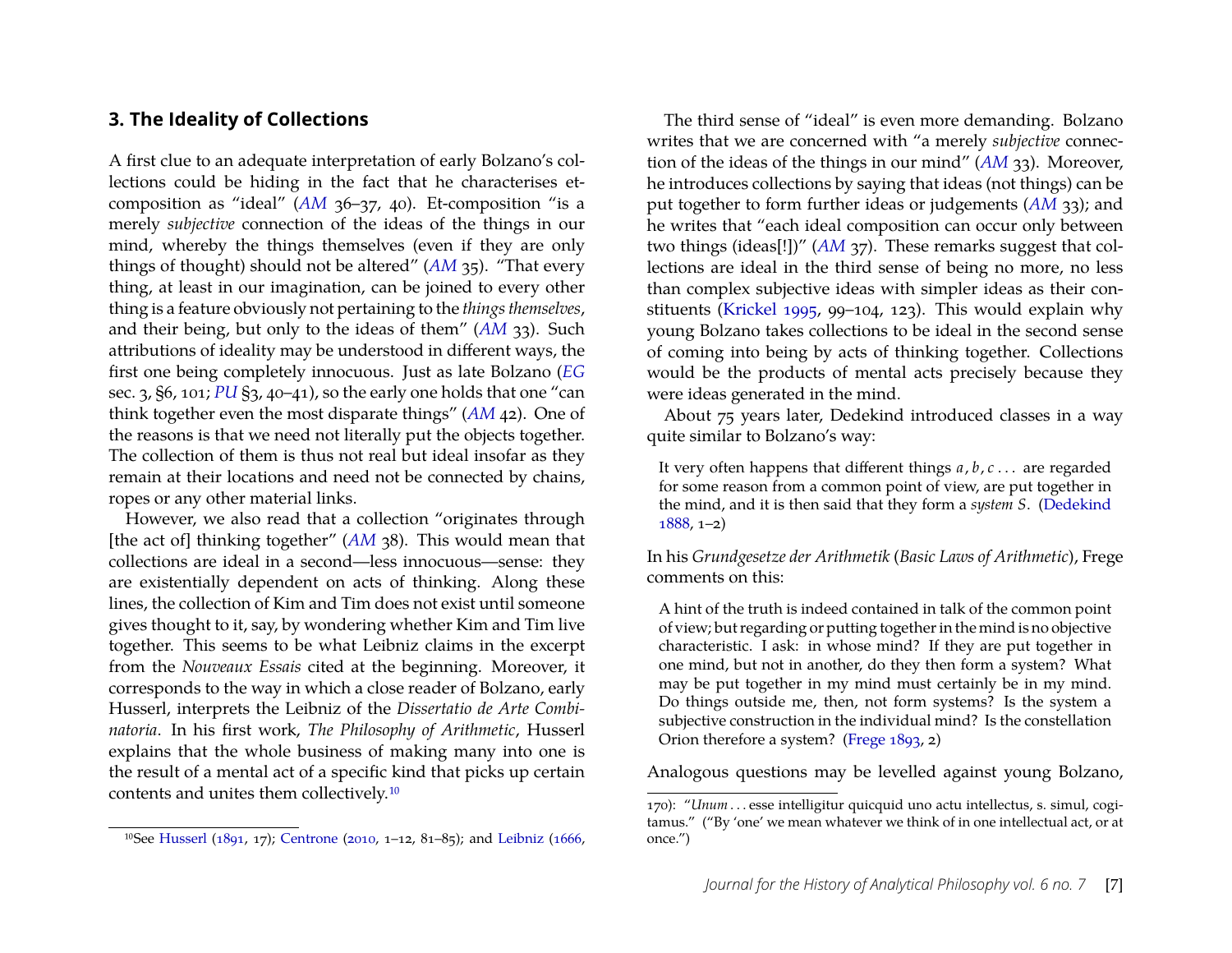while his mature self is in line with Frege when explicitly rejecting mentalistic conceptions of collections:

Many people will still not concede to me that among all things, even the most disparate ones, a certain *combination*, a kind of *together* obtains; for they are used to taking the word in a much narrower sense. The maximum they will perhaps concede to me is that between such things a merely *ideal* combination is possible, a combination they will explain in such a way that not *the things themselves* are together, but only their *ideas* can be *thought together* by a thinking being. Hereto I can only reply by recalling yet again that things we can *think together* with the result of being able to say something true about this, as the word is, *ideal whole* they form, must necessarily form a whole to which the quality we talk about actually belongs exactly for the reason that, otherwise, our sentence could not express a truth. (*[EG](#page-22-6)* sec. 3, §7, 102)

Here Bolzano appears to be criticising the view he himself held some years ago [\(Krickel](#page-24-5) [1995,](#page-24-5) 103–04). Now he thinks that a collection does not come into existence by its constituents being thought together. It rather exists because it has a property not possessed by the constituents in isolation. Collections are thus full-fledged objects existing independently of acts of thinking (*[EG](#page-22-6)* sec. 3, §6, 100–01; *[PU](#page-23-5)* §3, 40–41). Consequently, they cannot be complex subjective ideas because the latter do not exist without such acts.

If early Bolzano's collections were complex subjective ideas, then they would clearly not be sets but wholes, albeit wholes of a particular kind, namely mental ones. For in contrast to sets, mental entities enter into causal relationships. Moreover, in contrast to the null set or a singleton, a complex idea must have at least two constituents.

However, while it is fairly obvious that early Bolzano took collections to be existentially dependent on acts of thinking, it is uncertain whether he believed that this holds because they are subjective ideas. After all, there is no inconsistency in claiming

that the collection of, say, the moon and Galileo, although it comes into being only by forming a corresponding idea, is itself not an idea because it consists of a celestial body and a person. In the introduction, it was already emphasised that, in contrast to late Bolzano, his early self does not make a sharp distinction between linguistic expressions, mental acts and their contents. We have the impression that (perhaps under the influence of Kant) he also does not strictly tell apart ideas and what they are ideas of. In the case at issue, keeping up this distinction is particularly difficult for him because he believes that collections come into being by forming ideas of them. In what follows, we thus assume that the early Bolzano, just as the late one, does not conceive of collections as complex ideas. More exactly, while the idea of a collection is trivially a complex idea, the collection itself is an idea at best if its constituents are ideas.

It is tempting to think that collections' coming into being by acts of thinking speaks for a mereological reading of "et" for the very reason that, in this way, they are not abstract in the sense of being atemporal. But remember that a set with a contingent element has a temporally constrained existence, too, because it exists only as long as this element exists. The crucial question is thus whether the assumed *cause* of a collection, namely an act of thinking, militates against the set-theoretical or the mereological interpretation. It appears, however, that plenties of both types, sets and wholes, do not have mental causes. Hence, if ideality in the second sense were a defining characteristic of collections in early Bolzano, they would be sets just as little as wholes. We conclude from this that the property of coming into being by acts of thinking should not be treated as belonging to the *definition* of collections. It is rather an *external* property assigned to them by early Bolzano and, for good reasons, rejected by his later self. Therefore, Bolzano's remarks on the ideality of collections favour neither a mereological nor a set-theoretical reading.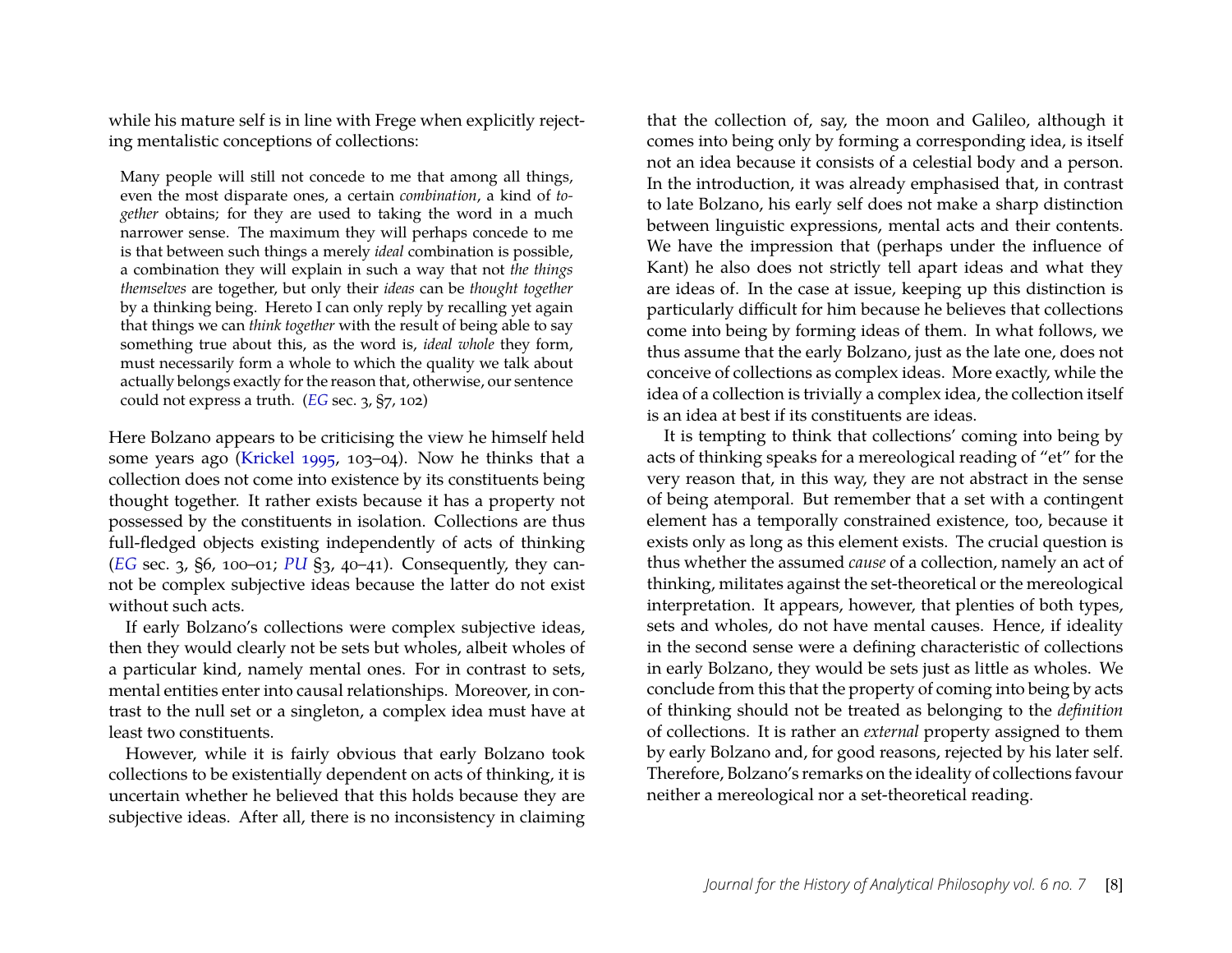#### <span id="page-9-0"></span>**4. Examples of Collections**

Let us consider Bolzano's examples of collections. Many of late Bolzano's examples belong to the causal order and hence are hardly sets but wholes. This is true for bodies in general (*[AT](#page-23-2)* 53; *[PU](#page-23-5)* §14, 54), human bodies in particular, their parts, such as eyes and hands, and parts of these parts (*[AT](#page-23-2)* 102), human beings or persons (*[AT](#page-23-2)* 33–34), especially kings, ministers and subjects of a state (*[EG](#page-22-6)* sec. 3, §9, 102–03), a group of travellers (*[AT](#page-23-2)* 34), a group of founders (*[WL](#page-23-4)* I, §83, 398), a society of people (*[WL](#page-23-4)* I, §84, 399; *[EG](#page-22-6)* sec. 3, §11, 104), a state (*[EG](#page-22-6)* sec. 3, §9, 102), a city (*[AT](#page-23-2)* 33), a pile of coins (*[WL](#page-23-4)* I, §84, 399), a watch (*[WL](#page-23-4)* I, §79, 368), a ball (*[AT](#page-23-2)* 304) and a drinking glass (*[PU](#page-23-5)* §4, 41). To some of these entities Bolzano additionally assigns properties entailing that they belong to the causal world: cities can burn, human beings may be benevolent, and a group of travellers may cover a particular distance (*[AT](#page-23-2)* 33–34). Furthermore, he states that bodies produce effects (*[AT](#page-23-2)* 53; *[PU](#page-23-5)* §14, 54), and more generally, that collections may cause a certain outcome (*[WL](#page-23-4)* I, §82, 394) as well as that they sometimes make an impact not to be generated by their parts (*[AT](#page-23-2)* 84). As to the collection of all created beings, he even comes straight to the point by emphasising that it is real (*[PU](#page-23-5)* §25, 72–73).

Similar examples may be found in early Bolzano. In the section of the *Allgemeine Mathesis* entitled "Von dem Begriffe einer Größe" ("On the Concept of a Quantity"), he points out that quantities are a special kind of collection (*[AM](#page-22-1)* 51; more on quantities in Section [6\)](#page-11-0). As examples of quantities he mentions not only a troop of equestrians and a heap of balls, but also the length of a line, velocity, force and degree of heat (*[AM](#page-22-1)* 49–50). Since the latter are measurable, all of these examples seem to be objects entering into causal relationships. The same holds for houses (*[AM](#page-22-1)* 51, 59) and a flower in a pot (*[BGA](#page-23-0)* 2 B 15, 223). They support a mereological interpretation of collections because they lack the abstractness attached to sets.

#### <span id="page-9-1"></span>**5. Restrictions on the Constituents of Collections**

One of Krickel's [\(1995,](#page-24-5) 300) arguments for the thesis that late Bolzano's collections are to be understood mereologically is that Bolzano does not allow for anything like a null set or singletons. According to his official analysis, a collection is "something that has compositeness" (*[WL](#page-23-4)* I, §82, 393–94; see also *[EG](#page-22-6)* sec. 3, §6, 100). He also explains what a collection is by using formulations such as "a whole consisting of particular parts" (*[PU](#page-23-5)* §3, 40; see also *[WL](#page-23-4)* I, §82, 393; *[EG](#page-22-6)* sec. 3, §6, 100). The plural in the latter locution and the word "compositeness" in the former imply that a collection has at least two constituents. There is thus neither an empty collection nor a collection with just one part; and while this result fits wholes, it does not fit sets [\(Rusnock](#page-24-13) [2013,](#page-24-13) 156).

In young Bolzano, the place of the concept "compositeness" is taken by concepts like "connecting", "putting together" and "thinking together". This change in terminology is due to the fact that he assumed collections to come into being by acts of thinking. His later analysis does not have such an implication because a composite object need not be the result of a mental act. However, since young Bolzano's terms denote acts directed at two or more things, it is safe to assume that Bolzano's initial conception of collections, too, does not permit anything along the lines of a null set or a singleton.

Incidentally, early and late Bolzano agree in believing that the respective core concept in their explications of what a collection is, i.e., "compositeness" or "connecting", are simple concepts (*[AM](#page-22-1)* 37; *[WL](#page-23-4)* I, §82, 394; *[EG](#page-22-6)* sec. 3, §6, 100). Moreover, late Bolzano emphasises that the full concept representing collections, the socalled concretum "something that has compositeness", is not simple because it contains not only the abstractum "compositeness" but also contains the all-embracing concept "something" and the copula "has"  $(EG \text{ sec. } 3, 86, 100).$  $(EG \text{ sec. } 3, 86, 100).$  $(EG \text{ sec. } 3, 86, 100).$ <sup>11</sup> In contrast, his early

<span id="page-9-2"></span><sup>11</sup>For concrete and abstract concepts see *[WL](#page-23-4)* (I, §60).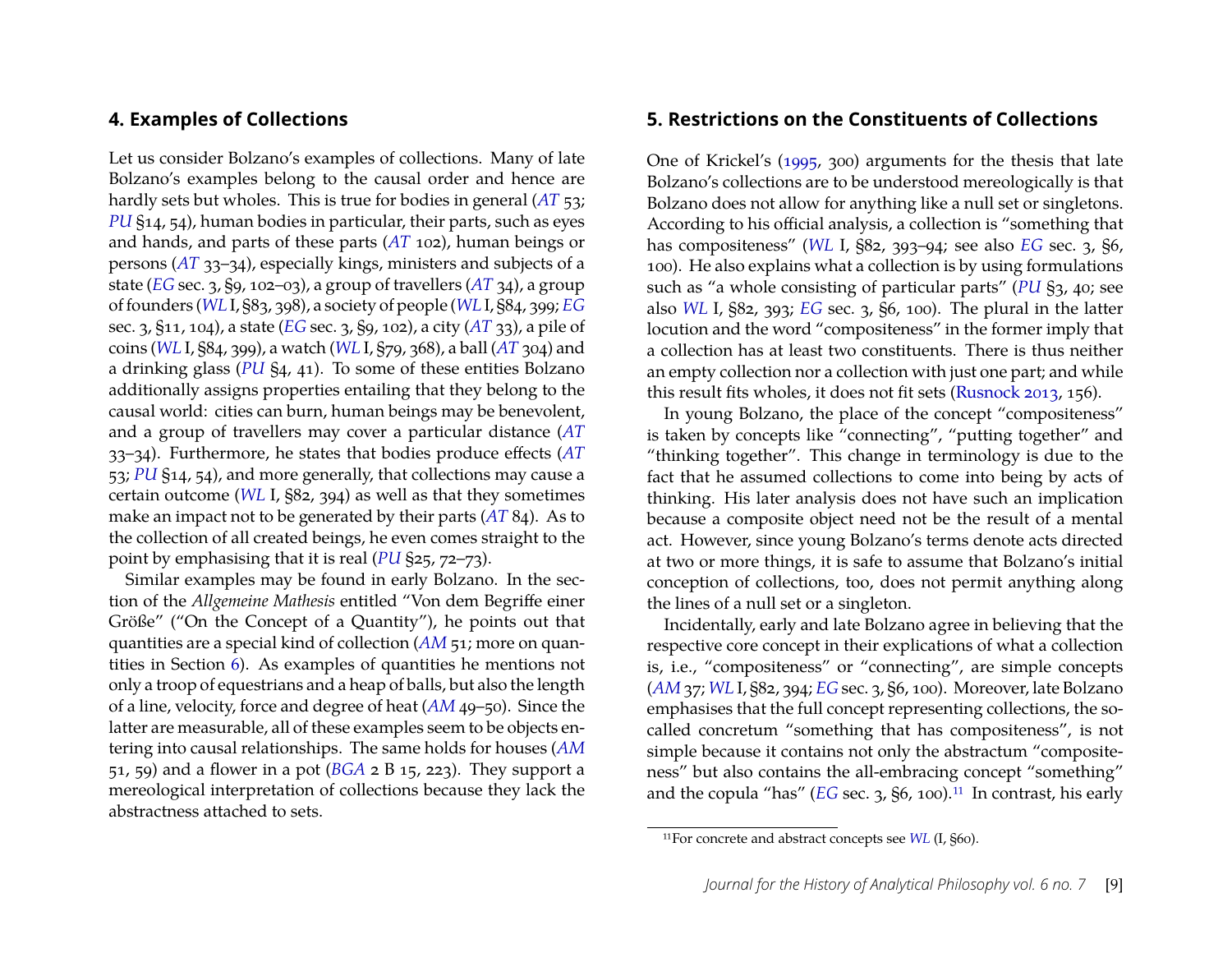self makes the mistake of regarding the corresponding concretum, which he takes to be the concept of "an effect...whose cause is *composition*", to be simple (*[AM](#page-22-1)* 38).

Bolzano's mature theory of collections includes three noredundancy restrictions on the parts of a collection [\(Krickel](#page-24-5) [1995,](#page-24-5) 76–77). They determine, with growing strength, that *a* and *b* form a collection only if

- <span id="page-10-0"></span>(NR1) *a* is not identical with *b* (*[PU](#page-23-5)* §3, 41),
- <span id="page-10-1"></span>(NR2) *a* is not a constituent of *b* or conversely (*[EG](#page-22-6)* sec. 3, §6, 101),
- <span id="page-10-2"></span>(NR3) *a* and *b* have no common constituents (*[EG](#page-22-6)* sec. 3, §99, 157).

These constraints are further grist to the mereological mill. For whereas they make sense when applied to mereological wholes and their parts, they turn out to be wrong under a set-theoretical reading. As to  $(NR_1)$ , there is no ban on expressions such as " $\{a, a\}$ " and " $\{a, b, a\}$ " if they are taken to refer to  $\{a\}$  and  ${a, b}$ , respectively. As to [\(NR2\)](#page-10-1) and [\(NR3\),](#page-10-2) there are sets where one element is an element of another element, e.g., {*a*, {*a*, *b*}}; and there are sets with elements containing a common element, among them {{*a*, *b*}, {*b*, *c*}} [\(Krickel](#page-24-5) [1995,](#page-24-5) 82–83). Hence, these conditions confirm a mereological translation of late Bolzano's collections.

Unfortunately, there are no explicit considerations regarding no-redundancy to be found in Bolzano's early writings. The only thing safe to say is that his examples of collections do not violate these constraints. On the other hand, remember that Bolzano takes et-composition to be "possible for any two concepts" (*[AM](#page-22-1)* 34). Assuming that Bolzano really means *concepts* here, this appears to be in conflict already with the weakest no-redundancy principle. For it allows "Walter Scott et the author of *Waverley*" to denote a collection, whereas there is no such collection according to [\(NR1\)](#page-10-0) because Walter Scott is identical with the author of *Waverley*. However, "two concepts" could also mean concepts with two, viz., different, extensions. Remember also that, in its original formulation, the law of being thinkable together states that "each *thing* can be combined in thought with every other *thing*" (*[AM](#page-22-1)* 17; emphasis added). This could even be interpreted along the lines of the strong principle [\(NR3\):](#page-10-2) if *a* and *b* have common constituents, the difference between them is not big enough to say that one thing is combined with *another* thing.

At the time of the *Allgemeine Mathesis*, Bolzano concedes only pairwise et-combinations:

It is my opinion, to wit, that each ideal combination is actually of the form: *A et B*; or *[A et B] et C*. I wish to say that, in my view, each ideal combination can occur only between *two* things (ideas). But not  $A + B + C + D$ . (*[AM](#page-22-1)* 37)

What gave Bolzano this notion? The bracketed addition "ideas" after "things" reminds us of his subjective conception of collections. If collections came into being by thinking objects together, and if our limited mind were able to combine only two objects at a time, then a combination of more than two objects would have to be carried out by combining them step by step. That is, first of all, two of them are put together; then the result of this composition is brought together with a third object; and so on.

Since late Bolzano conceives of collections as objective things and distinguishes objective from subjective ideas, it is no wonder that he eventually rejects his early position:

Someone who considers the constituents of which linguistic expressions for such collections are usually formed (*A* and *B* and *C etc*.) might suspect that the idea is composed of the ideas of the objects *A*, *B*, *C*, *D* . . . and the idea of *combination* expressed by the word 'and' repeated as many times as there are objects, less one. . . . Closer consideration, however, reveals this suspicion to be incorrect. For if the idea of a collection of things *A*, *B*, *C*, *D* . . . were really formed in the way the expression '*A* and *B* and *C* etc.' seems to suggest, i.e., if the concept of combination occurred between every two of the ideas *A*, *B*, *C*, *D* . . . , then the connection between the individual parts of every such collection would have to be always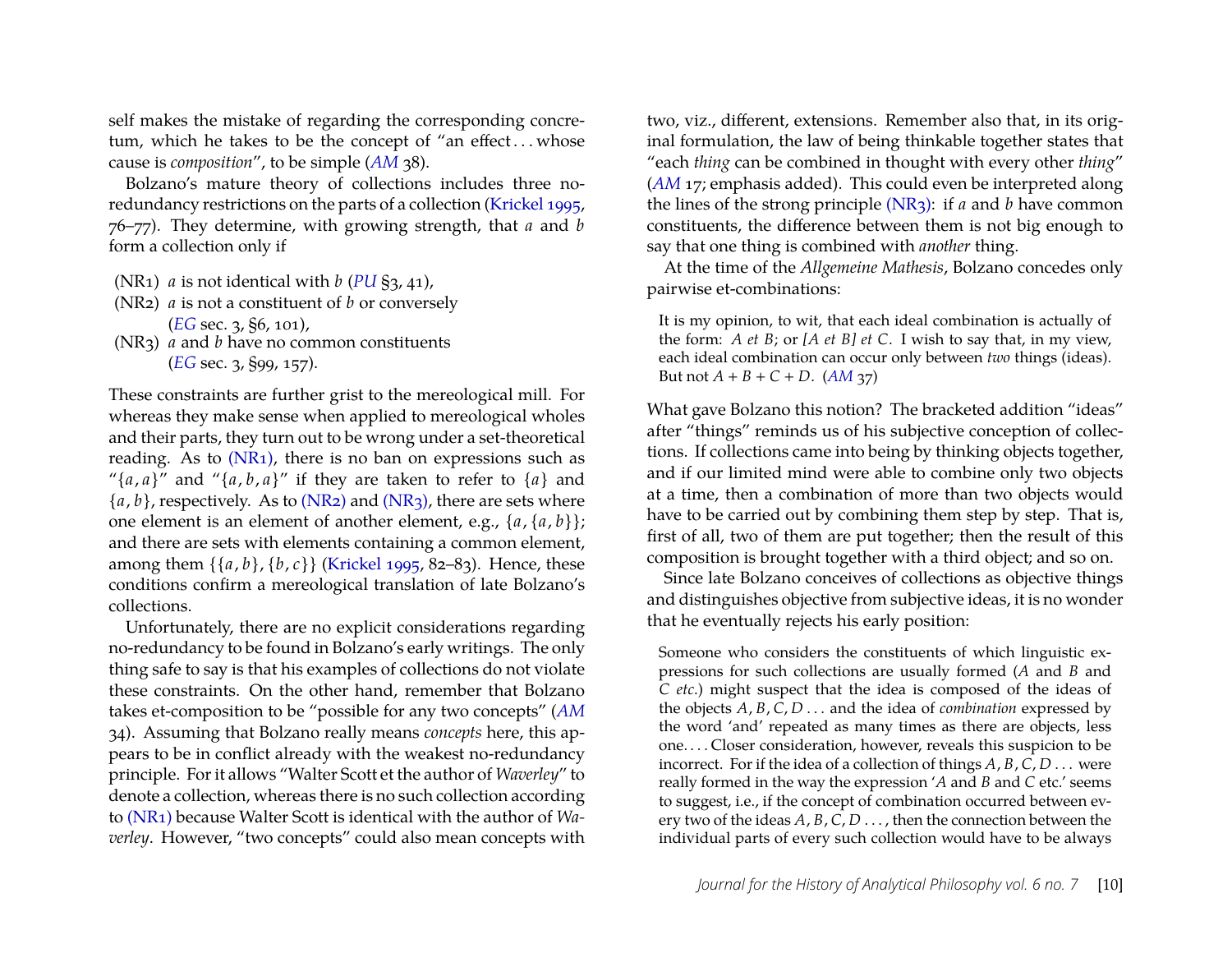of the kind where a single one of the combined objects, e.g., *A*, is immediately conjoined only with a single second object *B*, and the collection of these two immediately conjoined with a single third object *C*, etc. . . . I believe instead that the concept of connection occurs only once in such ideas, in roughly the way indicated by the expression '*collection of A*, *B*, *C*, *D* . . . ', no matter how great the number of  $A$ ,  $B$ ,  $C$ ,  $D$  . . . may be—thus the entire idea contains nothing more than the concept of a collection and the ideas of the objects *A*, *B*, *C*, *D* . . . (*[WL](#page-23-4)* I, §82, 394–95)

Whatsoever happens in the mind of a person who thinks of a collection of *n* objects, the objective idea grasped by her does not contain "and" (or "et") *n*−1 times. In fact, it does not contain this idea at all but is solely composed of the concept of a collection and ideas of the given collection's elements. Hence, regarding the realm of objective ideas, which is more relevant to logical considerations than the mental (or linguistic) realm, there is no need to decide between the idea expressed by "*A* et *B* et *C*" and the one expressed by "(*A* et *B*) et *C*" because both are identical with the idea expressed by "the collection of *A*, *B*, *C*" (*[EG](#page-22-6)* sec. 3, §95, 155).

#### <span id="page-11-0"></span>**6. The Internal Structure of Collections**

Late Bolzano uses the term "Menge" for collections in which the arrangement of constituents is irrelevant (*[WL](#page-23-4)* I, §84, 399–400; *[EG](#page-22-6)* sec. 3, §§88–89, 151–52; *[PU](#page-23-5)* §4, 4). The standard translation of "Menge" is "set". But since it is to be left open whether Bolzano's *Mengen* are sets in the modern sense, we follow the suggestion of [Simons](#page-24-9) [\(1997,](#page-24-9) 95) and translate "Menge" by "multitude". Anyway, such a collection is extensional: "The parts of which a multitude consists determine it, in fact completely" (*[EG](#page-22-6)* sec. 3, §89, 152). In this respect, multitudes are on a par with the plenties of modern set theory. The latter do not have any internal structure because their identity depends on nothing but their elements.

At first glance, young Bolzano does not allow for such collections:

A whole is obviously determined if all *singular parts* of it and the *manner of combination* is determined. For example, a house is determined if it is determined how many walls etc. [it consists of]—and how they ought to be combined. (*[AM](#page-22-1)* 51; see also 59)

If the manner of combination were essential for early Bolzano's collections, they would lack a central characteristic of sets. However, a closer look reveals that he also accepts collections not determined by the way in which their constituents are combined:

If a whole consists of several equal parts in a particular quantity, then, if *one of these parts and the number* [of them] is given, the whole is determined in a certain way. (*[AM](#page-22-1)* 59)

This remark could be brought into accordance with the passage cited before by trading on the fact that Bolzano's formulations express *sufficient* conditions for the determination of collections. Thus, there exist collections whose identity does not depend on the order of their parts. Since these collections are completely determined if their parts are specified, mentioning the order of these parts is *superfluous*. But specifying parts and order is nevertheless *sufficient*, in the logical sense, for determining such collections (just as being a redheaded unmarried male is sufficient for being a bachelor).

A case in point are the plenties called *quantities* (*Größen*). In young Bolzano, a quantity is explicated as a collection which is determined by a unit and one or more numbers (*[AM](#page-22-1)* 45–46, see also 43)[.12](#page-11-1) Since quantities are determined by numbers, Bolzano also proposes to call them "*arithmetic* wholes" (*[AM](#page-22-1)* 51). A unit is "a thing which is not viewed as complex" (*[AM](#page-22-1)* 41). Note that this does not mean that a unit is *in fact* simple but only that, whether or not it has parts, it is *regarded* as the simplest constituent within a quantity. The paradigm of a quantity is the one

<span id="page-11-1"></span><sup>&</sup>lt;sup>12</sup>For the sake of simplicity, we do not follow Bolzano in restricting the term "number" to natural numbers  $(AM 57-58; BGA 2 A 5, 191)$  $(AM 57-58; BGA 2 A 5, 191)$  $(AM 57-58; BGA 2 A 5, 191)$  $(AM 57-58; BGA 2 A 5, 191)$  $(AM 57-58; BGA 2 A 5, 191)$ .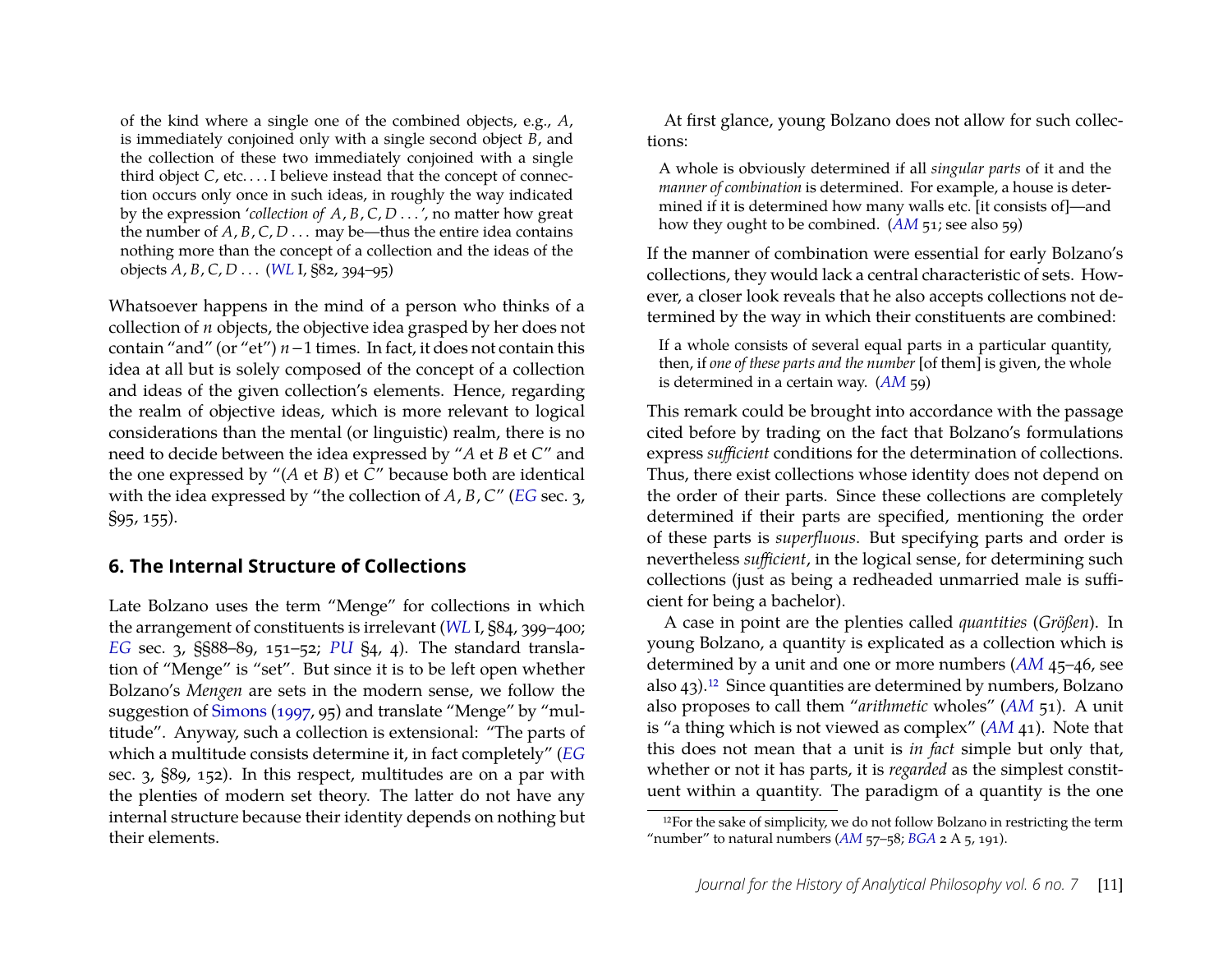described in the previous quote. It is determined by a unit and a natural number stating how often the unit is contained in the collection. For example, a period of time lasting 5 seconds is a collection containing five times the unit 1 second (*[AM](#page-22-1)* 46). The same holds, *mutatis mutandis*, for the natural number 5: "The number itself, insofar as it is regarded as a separate thing, may be called a quantity" (*[AM](#page-22-1)* 50). 5 is a quantity because it is a collection containing a particular unit, namely the number 1, in a stated number, namely five times.

This dovetails perfectly well with what Bolzano says about *addition* (*[AM](#page-22-1)* 51–52). Addition, in a general sense, is nothing but et-combination because it is the operation of combining given things into a collection. Depending on the manner of combination, there are different kinds of addition leading to different kinds of collections. One of them is "*arithmetic* addition", and its result is an "*arithmetic* sum" (*[AM](#page-22-1)* 52). The essential characteristic of arithmetic addition is that it abstracts from the order of the things thought together. For example, when calculating how many seconds are 5 seconds, 3 seconds and 7 seconds taken together, the order is immaterial. An arithmetical sum, as an et-collection whose identity does not depend on the order of the things constituting it, is thus a quantity. This holds in particular for the addition of natural numbers:

*If 1 is added in thought to a number, a new number arises*. For it arises a particular multitude [Menge]. . . . [T]he *number* resulting from the sum or *thinking together* several others is the same, regardless of the order in which one thinks these parts together. For in the concept of a number does not lie the concept of *order* but only the one of a *multitude* [*Menge*]. (*[AM](#page-22-1)* 61–62)

Note that, here and elsewhere, Bolzano makes use of the term which, in his mature conception, is explicitly dedicated to extensional collections, namely "Menge" (*[AM](#page-22-1)* 50, 58). Thus, both multitudes in early and late Bolzano share with sets in the modern sense the property that their identity depends on nothing but their constituents. As will presently be seen, Bolzano later adds that summations of natural numbers also remain unaffected by *aggregation* and *disaggregation* of their constituents (provided that disaggregation leaves the unit 1 intact).

However, even if arithmetic sums and sets share an essential feature, this does not mean that the former are best interpreted as set-theoretical plenties. According to Bolzano, adding two natural numbers results in an orderless et-combination of them. Hence,  $2+3 = 3+2$ ; and  $1+4 = 4+1$ . But given that the result of adding 2 and 3 is identical with the result of adding 1 and 4, these collections can hardly be sets containing the given numbers as elements [\(Rusnock](#page-24-13) [2013,](#page-24-13) 157). Otherwise, {2, 3} would be identical with {1, 4}. In contrast, if we take such et-combinations to be mereological wholes, then  $2+3$  is not only a plenty containing 2 and 3 but also a plenty containing 1 and 4 because it can be decomposed both into 2 and 3 and into 1 and 4. Hence, Bolzano's theory of numbers strongly speaks for a mereological reading of collections.

Many years later in his *Einleitung zur Größenlehre* (*Introduction to the Theory of Quantities*), Bolzano points out a debatable consequence of his theory:

[I]sn't it evident that even in the simplest expression of a sum:  $1+1$ , the signs 1 and 1 occurring here do not name the very same thing? If it is to be possible to bring them together and generate the number 2 by this act of bringing together, then the unit conceived of under the second 1 certainly has to be different from the one conceived of under the first. (*[EG](#page-22-6)* sec. 3, §17, 107)

Conversely, if we assume there to be only one number 1, then natural numbers can neither be wholes nor sets consisting of this number several times. As to sets, since both  $\{1, 1\}$  and  $\{1, 1, 1\}$ boil down to the singleton {1}, 2 would be identical with 3 (and any other natural number)[.13](#page-12-0) As to wholes, the weakest noredundancy constraint [\(NR1\)](#page-10-0) already puts a ban on wholes con-

<span id="page-12-0"></span><sup>&</sup>lt;sup>13</sup>*Multisets allow for multiple occurrences of the same element, but they are* not at issue here.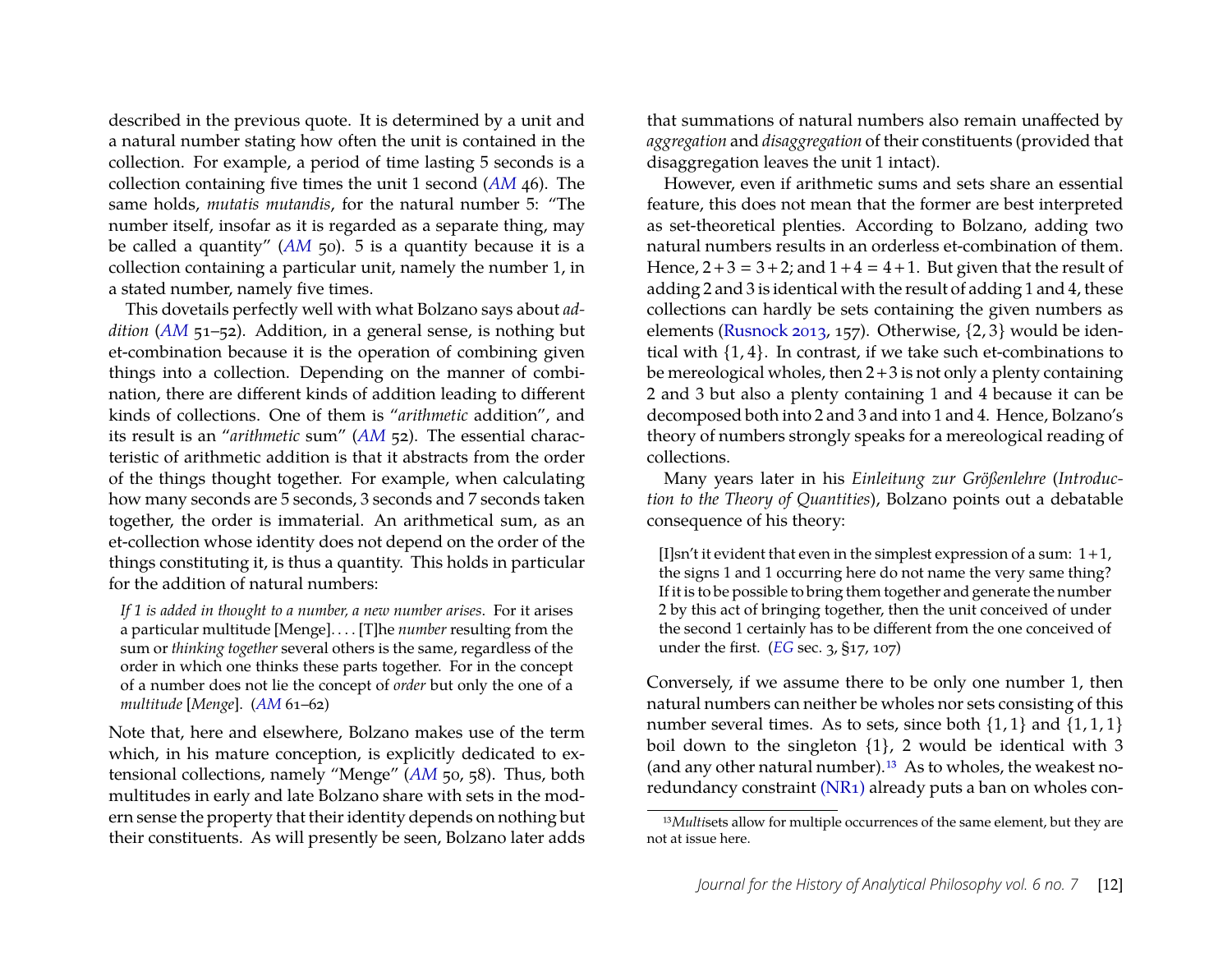taining the same thing several times. Curiously enough, Bolzano does not consider this to be an objection to his theory of numbers. By contrast, [Frege](#page-23-15) [\(1884,](#page-23-15) §§36–44) discusses the problem of similar but distinct units at length.

In the passage from the *Größenlehre* cited above, Bolzano applies the word "sum" (*Summe*). In this context, "sum" is a technical term denoting a special kind of multitude (*Mengen*), namely those "in which the parts of the parts may be looked upon as parts of the whole" (*[WL](#page-23-4)* I, §84, 400; see also *[EG](#page-22-6)* sec. 3, §§92–93, 153–54; *[PU](#page-23-5)* §5, 42). This feature, appearing to echo the transitivity of the part-whole relation, gives rise to a number of difficulties [\(Krickel](#page-24-5) [1995,](#page-24-5) 179–87). Rusnock has tried to solve them by emphasising that Bolzano should have characterised sums not only by *parts* of parts being parts of the whole but also by *wholes* of parts being parts of the whole. More exactly, Rusnock interprets sums as follows:

[S]ums are collections that retain their identity under three kinds of transformations:

- <span id="page-13-0"></span>(1) Rearrangement/permutation of parts (it is this feature that led Bolzano to claim that sums are multitudes).
- <span id="page-13-1"></span>(2) Disaggregation/dissolution of proximal parts into their proximal parts.
- <span id="page-13-2"></span>(3) Aggregation/fusion of certain proximal parts.
- [\(Rusnock](#page-24-13) [2013,](#page-24-13) 161)

While Bolzano explicitly mentions [\(1\)](#page-13-0) and [\(2\),](#page-13-1) he should have mentioned [\(3\)](#page-13-2) as well. Taken together, these clauses state that a sum remains the same "regardless of how it is partitioned" [\(Rusnock](#page-24-13) [2013,](#page-24-13) 162).

An important case of application are sums of natural numbers. In Bolzano's view, these sums ultimately consist of certain units, namely tokens of the number 1[.14](#page-13-3) While early Bolzano has merely

emphasised that these sums remain unaffected by the type of transformation described in clause [\(1\),](#page-13-0) his mature self adds the transformations of clauses  $(2)$  and  $(3)$ . Due to  $(1)$ , it is permitted to rearrange the given units and aggregates of them without affecting the identity of the sum. According to [\(2\),](#page-13-1) it is allowed to dissolve an aggregate of natural numbers into these units and smaller aggregates. And due to  $(3)$ , we may fusion both units and aggregates of them. Hence, for example,  $7+2 = 7+(1+1) =$  $(7 + 1) + 1 = 8 + 1 = 9.15$  $(7 + 1) + 1 = 8 + 1 = 9.15$ 

Sums of natural numbers show that the licence to partition is not *all*-encompassing. Clause [\(2\)](#page-13-1) does not admit of dividing *units* because the result would no longer be a sum of *natural* numbers. More generally, the given transformations are under the proviso that they lead to a collection falling under the concept by which the original collection was picked out. Hence, among other things, they do not allow the sum of natural numbers  $7+2$ to be transformed into a sum of natural numbers *and fractions*, such as  $7+\frac{3}{2}$  $\frac{3}{2} + \frac{1}{2}$  $\frac{1}{2}$ .

This proviso also comes out in the case of so-called *pluralities* (*Vielheiten*). According to Bolzano, pluralities form a subspecies of sums (*[EG](#page-22-6)* sec. 3, §120, 169). A plurality of a certain kind *A*, such as a number of grapefruits, is a sum "in which the parts which are ultimately considered *simple*, i.e., not capable of further division, are *units* of the kind *A*" (*[EG](#page-22-6)* sec. 3, §119, 166; see also *[WL](#page-23-4)* I, §86, 407). Note that, just as young Bolzano, his mature self does not write that the units *are* indivisible but that they are *considered* indivisible. For example, the units within a plurality of grapefruits, viz., grapefruits, are surely capable of further partitioning because they are composed of a skin, pulp etc. But for the plurality to remain a plurality of (whole) *grapefruits*, none of the units must be divided because the result would be a collection of grapefruits *and something else* (*[EG](#page-22-6)* sec. 3, §120,

<span id="page-13-3"></span><sup>14</sup>See *[EG](#page-22-6)* (sec. 3, §§95–96, 155–56); and [Rusnock](#page-24-13) [\(2013,](#page-24-13) 163–64). We do not use Rusnock's expression "arithmetical sum" because, in early Bolzano's terminology, it includes not only sums of natural numbers but also sums of seconds, meters and so on.

<span id="page-13-4"></span><sup>&</sup>lt;sup>15</sup>In the appendix to the *Beyträge* (*[BM](#page-22-2)* 147), Bolzano demonstrates that  $7+2=$ 9 by these steps.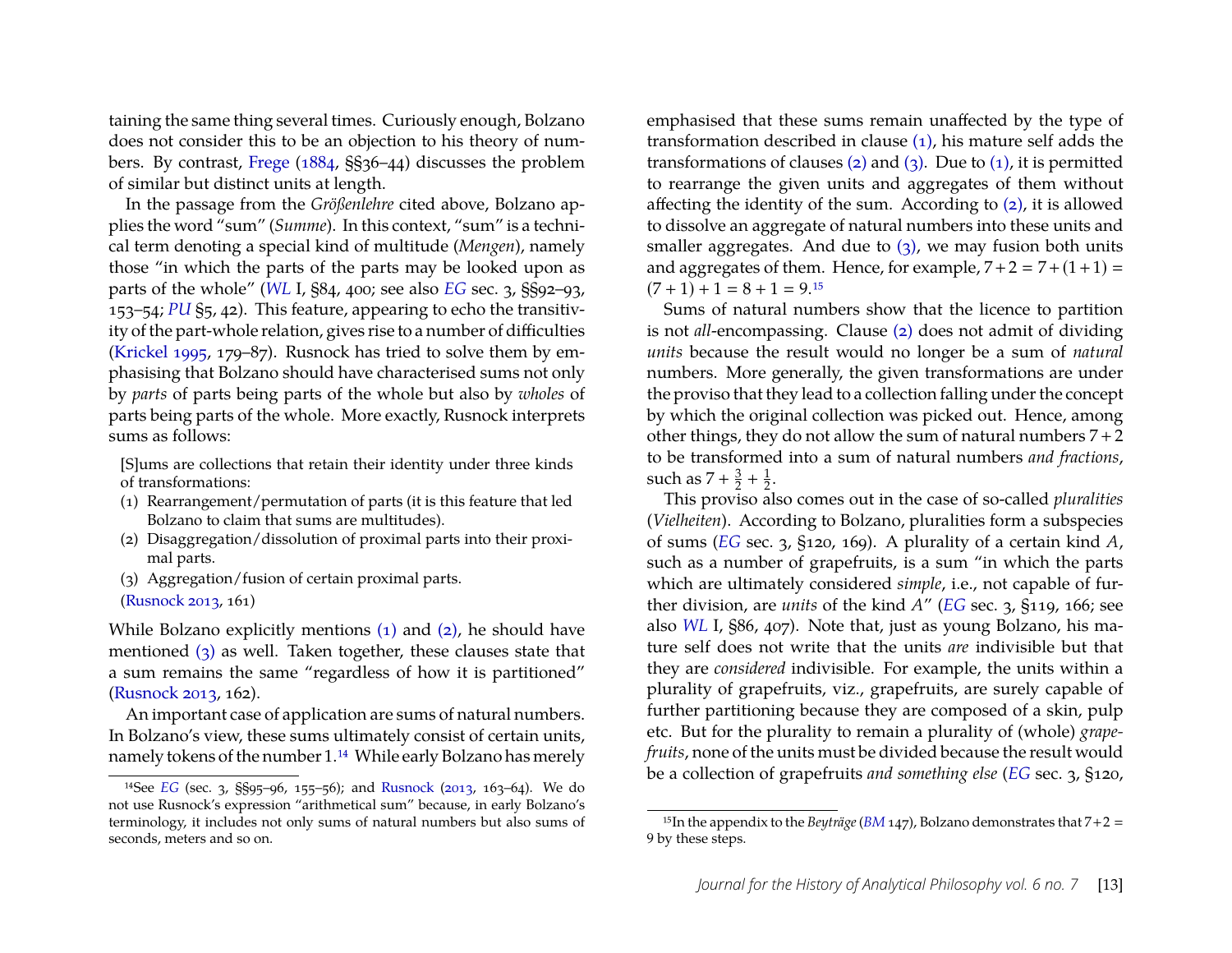169). This is the sense in which units have to be *considered* simple. [Rusnock](#page-24-13) [\(2013,](#page-24-13) 162 n 36) therefore adds to his explication of sums that "this partitioning will be subject to constraints in most cases, determined by the concept of the sum in question". Just as for sums of natural numbers, fragmentation of pluralities is not completely arbitrary but has to stop once *units* are reached. According to this approach, a plurality of grapefruits is a sum because it retains its identity under any partitioning into grapefruits and multitudes of them[.16](#page-14-0)

Is there an anticipation of sums or pluralities in early Bolzano's approach? To substantiate his interpretation of sums, Rusnock cites some passages from Bolzano's late works (*[WL](#page-23-4)* I, §84, 400; *[EG](#page-22-6)* sec. 3, §93, 154; and *[PU](#page-23-5)* §33, 91). Interestingly enough, however, both of the properties by which Rusnock distinguishes sums from other multitudes may already be found in the *Allgemeine Mathesis*. That is, unlike late Bolzano, his early self explicitly mentions not only disaggregation but also aggregation of parts. Please pay particular attention to the phrase "divided or combined" occurring twice in the following passage:

We call a *discrete quantity* . . . a sum (quantity) consisting of equal parts, where the unit of it (namely those parts) is considered as having *such a property* that it [i.e., the unit] must not be modified (divided or combined) in order to keep this property (remain a thing of this kind). E.g., 100 equestrians are a sum of things, namely *equestrians*, each of which can of course be divided or combined, but then would not remain an equestrian. (*[AM](#page-22-1)* 50; see also *[BGA](#page-23-0)* 2 A 5, 216)

Remember the paradigm of a so-called arithmetic collection, namely a collection determined by a unit and a natural number specifying how many units are contained in the collection. It appears that we are to think of discrete quantities as such col-

lections. Discrete quantities consist of a certain number of units, that is, parts belonging to the same kind. In the case of 100 equestrians, the units are equestrians and the collection is composed of 100 units. These units often consist of smaller parts, such as equestrians consist of heads and further body parts; and two or more units can be brought together to form a separate collection, as for instance a pair of equestrians. But since these things do not belong to the kind the units belong to—for neither a head nor a pair of equestrians is an equestrian—they do not count as parts of the discrete quantity.

Is early Bolzano's discrete quantity of 100 equestrians a plurality in mature Bolzano's sense? An affirmative answer presupposes that discrete quantities have the same identity conditions as pluralities; but this is unclear. A *plurality* of 100 equestrians retains its identity under any partitioning into equestrians and collections of them. The only transformation not allowed is *disaggregation* of units, i.e., equestrians. By contrast, the passage cited above could be read as saying that a *discrete quantity* of 100 equestrians is subject to a further constraint because it also does not admit of *aggregating* units. That is, while a plurality of 100 equestrians continues to be a plurality of 100 equestrians if the equestrians are grouped into pairs, early Bolzano might have thought that a discrete quantity of 100 equestrians does not stay the same because it is converted into a discrete quantity of 50 pairs of equestrians.

After explicating the concept of a discrete quantity, Bolzano does not carry on by explaining what a continuous quantity is but emphasises that "a continuous quantity may in other respects be called a discrete quantity" ([AM](#page-22-1) 50).<sup>17</sup> In the unpublished manuscript "On the Concept of a Quantity and Its Different Kinds" from 1816, he elaborates on this point:

<span id="page-14-0"></span><sup>16</sup>We are grateful to one of the referees for revising our initial ideas about pluralities.

<span id="page-14-1"></span><sup>17</sup>Actually, Bolzano uses the expression "concrete quantity" ("konkrete Größe"). But a marginal note makes clear that Bolzano means *continuous* by "concrete": "*Unit* for discrete, *measure* for continuous quantities."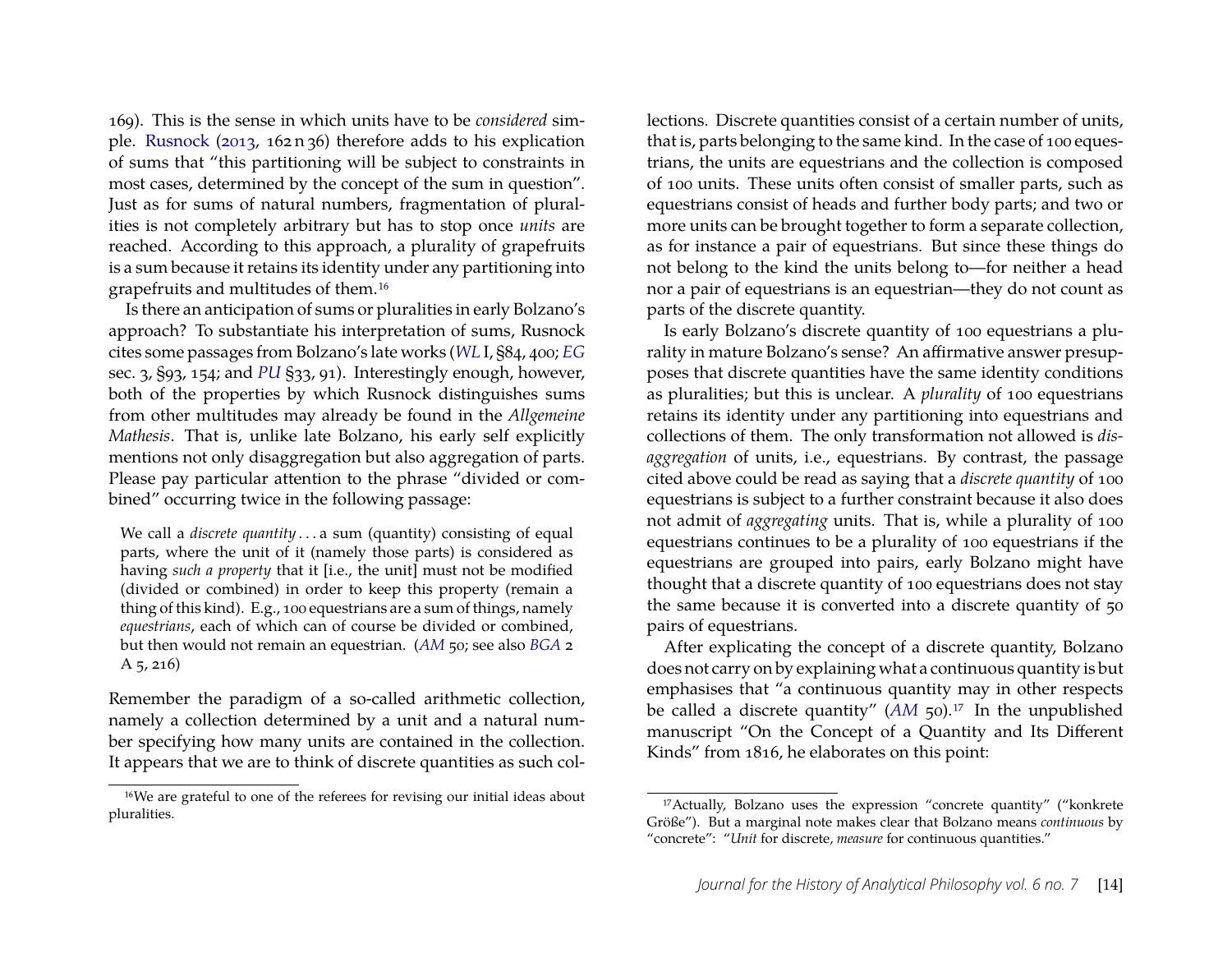Thus, for example, a *heap of balls*, as such, is a *discrete* quantity because it is a sum (multitude) of things (balls) considered as having a property (namely the shape of a ball) which would not remain once a division or composition of them were carried out. From this one also sees that one and the same thing, in different respects, can be a continuous and a discrete quantity. For example, if we considered only the amount of *matter* [*Stoff* ] the balls in the heap together contain, then they would be transformed straight away into a continuous quantity.  $(BGA \, 2 \, A \, 5, 216)$  $(BGA \, 2 \, A \, 5, 216)$  $(BGA \, 2 \, A \, 5, 216)$ 

In accordance with what was said before, it seems that Bolzano argues as follows. Conceptualised as a *heap of balls*, the given collection is discrete. For if its units, i.e., the balls of which it consists, are divided or combined, then it is no longer a heap of balls but, say, a heap of balls and two halves of a ball, or a heap of balls and a pair of balls. But conceptualised as a particular *amount of matter*, the heap of balls is a continuous quantity because it remains falling under this concept independently of whether parts of it are divided or combined.

[Rusnock](#page-24-13) [\(2013,](#page-24-13) 156–57) points out that the traits of mature Bolzano's collections are determined by the concept (viz., objective idea) through which they are picked out. The passage above is one of the places displaying that the same holds for collections in early Bolzano. This kind of relativisation will play an important role in Section [8.](#page-16-0) Here, however, it is more important to note that early Bolzano's continuous quantities are the clearest case of late Bolzano's sums because they retain their identity even under completely arbitrary partitions. They thus differ from sums of natural numbers because the latter are affected by disaggregation of units.

#### <span id="page-15-0"></span>**7. The General Applicability of "et"**

Remember that et-composition "is possible for any two concepts" while cum-composition "is no longer applicable to all things" (*[AM](#page-22-1)* 34–35). The central point here is that composition via "cum" might result in an idea with an empty extension, or in later Bolzano's words, an "objectless" idea ("gegenstandlos", *[WL](#page-23-4)* I, §66, 297; *[EG](#page-22-6)* sec. 2, §4, 51). In the *Allgemeine Mathesis*, Bolzano cites as examples contradictory compounds, such as "geometric figure of two straight lines" and "triangle with three right angles" (*[AM](#page-22-1)* 30, 36). These examples prove that combining satisfied concepts by "cum" may lead to a compound under which nothing can fall. Presumably, Bolzano does not add noncontradictory ideas like "golden mountain" because, although they do not represent real objects, they represent ideal objects in young Bolzano's sense and therefore do not have an empty extension.

In his later writings, Bolzano is fine with calling contradictory compounds *concepts* (*[WL](#page-23-4)* I, §67, 304; *[EG](#page-22-6)* sec. 1, §2, 48, §4, 51–53). According to this view, any cum-composition of concepts results in a concept, regardless of whether the latter is satisfied or not. Thus, the claim that this type of composition is not applicable to all things would indeed relate to the corresponding things and nothing else. For it would merely state that "cum" might eventuate in a concept representing nothing at all, whether real or ideal. However, in the *Allgemeine Mathesis*, Bolzano takes a different stance:

If *A* cannot be *B*, the expression . . . *A cum B* does not denote a concept but is just a mere assemblage of words. . . . Thus, in my opinion, . . . the words . . . 'a figure of two straight lines' do not express a concept. (*[AM](#page-22-1)* 30)

Here Bolzano refuses contradictory expressions the status of expressing concepts. On this view, while "golden mountain" gives voice to a concept, "triangle with three right angles" would not. Hence, the claim that "cum" is not universally applicable gets bite not only on the level of things but also on the level of concepts. There are then concepts not combinable in the given way because this would not only result in an *empty* concept but in *no* concept *at all*.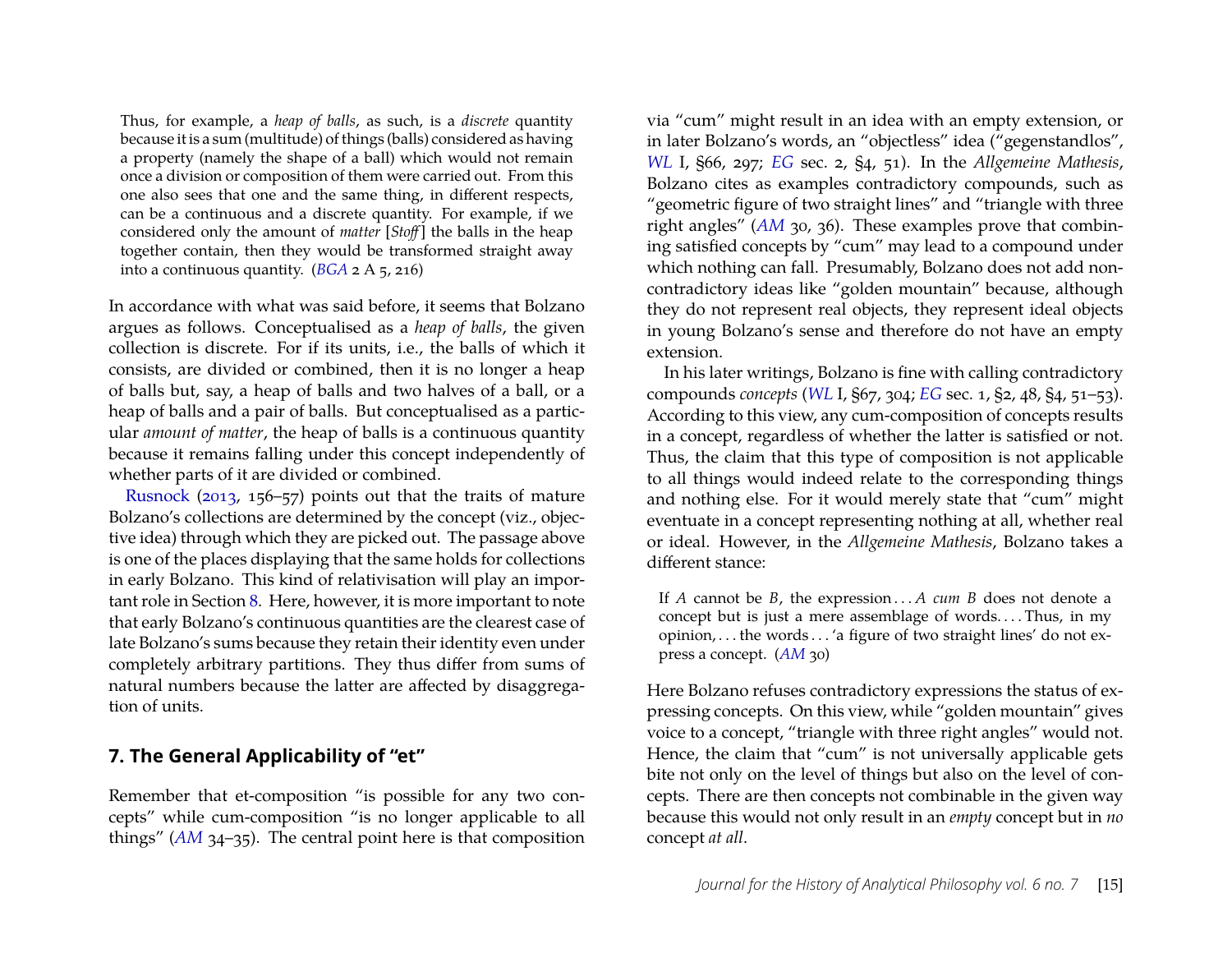In the case of "et", however, there is no such restriction: "This composition is possible for any two concepts" (*[AM](#page-22-1)* 34)[.18](#page-16-1) The reason for this seems to be that et-composition never leads from satisfied to empty concepts. For example, since there are knives and forks, there are objects falling under "knife et fork". It is even "possible to combine [the] words ['geometric figure' and 'two straight lines'] with minor changes so that they denote a concept, namely, 'a geometric figure and two straight lines', which is the concept of a sum of two things (namely of a figure and of two straight lines)" (*[AM](#page-22-1)* 30). Analogously, in contrast to "triangle cum three right angles", "triangle et three right angles" expresses the satisfied concept of a plenty consisting of a triangle and a figure with three right angles.

The crucial question now is which of the four interpretations of "et" comply with its general applicability. For reasons of simplification, let us consider only the general-term variants. Under the set-theoretical reading [\(S1\),](#page-6-0) "*A* et *B*" refers to the set of all *A* and *B*; and this set trivially contains elements if there are *A* or *B*. [\(S2\)](#page-6-1) says that "*A* et *B*" subsumes all pair sets of an *A* and a *B*; and again, there exist such sets if there are *A* and *B*. The mereological reading [\(M1\)](#page-6-2) stipulates that "*A* et *B*" denotes the whole of all *A* and *B*; and this whole exists if there are *A* and *B*. Finally, "*A* et *B*" comprises all wholes of an *A* and a *B* under [\(M2\);](#page-6-3) and there are such wholes if there are *A* and *B*. Hence, the general applicability of "et" does not allow to distinguish one of the four interpretations because all of them cope with it.

#### <span id="page-16-0"></span>**8. Basic Inferences**

Part of the better-grounded presentation of mathematics Bolzano wanted to attain through the *Beyträge* is the notion that math-

ematical proofs can be ultimately reduced to exactly four *basic* inferences. Two of these inferences appear to be highly relevant to Bolzano's early views on collections because they contain conclusions with "et" (*[BM](#page-22-2)* 65–66; for the sake of simplicity, we introduce only the general-term varieties):

<span id="page-16-4"></span><span id="page-16-2"></span>

| (1) | A is C                   | $(2)$ A is B             |
|-----|--------------------------|--------------------------|
|     | B is C                   | A is C                   |
|     | $(A \text{ et } B)$ is C | A is $(B \text{ et } C)$ |

According to the set-theoretical interpretation promoted by Berg, Centrone, Roski and Sebestik, the predicate of the conclusion in inference [\(2\)](#page-16-2), "*B* et *C*", denotes the set of all things being *B* or *C*. However, [Roski](#page-24-14) [\(2010,](#page-24-14) 8–9; 2014, 51) and [Centrone](#page-23-8) [\(2012b,](#page-23-8) 16) have shown that, although [\(2\)](#page-16-2) would be valid under this interpretation, one of its premises would be redundant.<sup>19</sup> Briefly, "Apples are red or green" already follows from "Apples are red" or "Apples are green", respectively.

This problem could be solved by interpreting "et", even though it links *terms* on the *grammatical* level, as a *sentential* connective on the *logical* level. Then, "(*A* et *B*) is *C*" would amount to "*A* is *C*, and *B* is *C*", and "*A* is (*B* et *C*)" would read "*A* is *B*, and *A* is *C*". In this manner, both inferences prove valid and non-redundant. But, first, it would not be clear anymore why we have two inference rules instead of just one, namely, conjunction introduction. And secondly, Bolzano glosses the conclusion of [\(2\)](#page-16-2) as follows: "This sentence is obviously different from the first two, each considered in itself, for it contains a different predicate. It is also not the same as their *sum*, for the latter is not a

<span id="page-16-1"></span><sup>18</sup>See [Leibniz](#page-24-16) [\(1666,](#page-24-16) 169) in his *Dissertatio*: "Liceat quotcunque res simul sumere, et tamquam unum Totum supponere", i.e., "It is permitted to comprehend anything whatsoever and to assume that taken together they form a whole".

<span id="page-16-3"></span><sup>19</sup>See *[BM](#page-22-2)* (87), where Bolzano claims that "every sentence whose subject is a composite concept is a sentence *dependent* on *several* other sentences . . . and therefore can in no way be regarded as an *axiom*" (second emphasis added). But contrast also a diary note from 1809/10 where Bolzano paraphrases "We obtain our knowledge through the senses and the intellect" by "Senses and intellect (*A et B* = *S*) are the reason for our knowledge (=  $P$ )" and declares it an *axiom*. (The reason for the latter could be the Kantian view that only senses and intellect *together* give us knowledge.)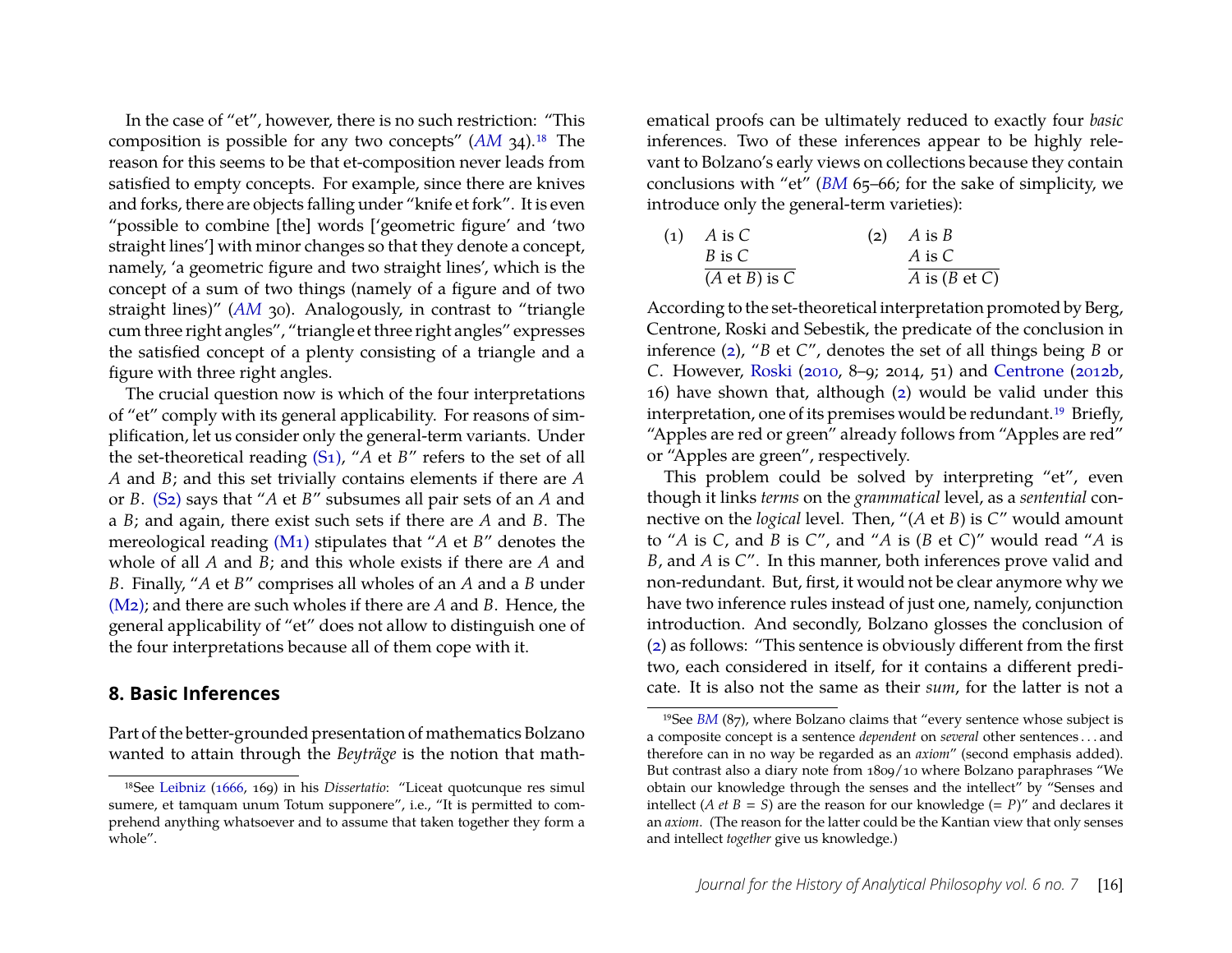*single sentence* but a collection of *two*" (*[BM](#page-22-2)* 66; see also *[WL](#page-23-4)* I, §83, 396–97). Apparently, this means that "*A* is (*B* et *C*)" must not be read in the fashion of "*A* is *B*, and *A* is *C*" because the latter gives voice to a concatenation of two propositions "*A* is *B*" and "*A* is *C*", whereas the proposition expressed by the former consists of a subject concept "*A*" and a predicate concept "*B* et *C*".

A more viable solution was proposed by Centrone [\(2012b,](#page-23-8) 17– 18). In his philosophical diaries, Bolzano himself points out that he made a mistake in the *Beyträge*: "But it actually occurs to me now that the name '*P* et *Q*' in the essay was wrong. I can think of no example where one could not infer with certainty '*S* is (*P* cum *Q*)' from the two sentences '*S* is *P*' and '*S* is *Q*'" (*[BGA](#page-23-0)* 2 B 15, 222). Here Bolzano realises that the conclusion of the inference [\(2\)](#page-16-2) can be strengthened from "*A* is (*B* et *C*)" to "*A* is (*B* cum *C*)" without losing validity. That is, briefly, from "*A* is *B*" and "*A* is *C*", we are allowed to infer that *A* is *B and C*. Probably, Bolzano failed to see this earlier because the German translation of "et" (as much as the English "and") operates differently in the subject and in the predicate. Described set-theoretically, while "Äpfel und Birnen sind grün" is true if and only if the *union* of apples and pears contains only green elements, "Äpfel sind grün und rund" is true just in case all apples are elements of the *intersection* of green and round things.

Whatever the reason for Bolzano's previous error may be, on the basis of his revision in the diaries it is possible to stand fast to the union-interpretation of "et" by equipping the inference rule [\(2\)](#page-16-2) with the stronger conclusion "*A* is (*B* cum *C*)". Against this background, it comes as no surprise that, some pages later in the diaries, Bolzano presents a modified list of his four basic inferences containing such a rule in place of [\(2\)](#page-16-2) (*[BGA](#page-23-0)* 2 B 15, 238). The rule to be found in the *Wissenschaftslehre* is equivalent to this stronger variant (*[WL](#page-23-4)* II, §199, 344, §221, 388, §227, 411). Hence, to find out what et-combinations refer to, it is sufficient to have a closer look at Bolzano's basic inference [\(1\)](#page-16-4).

Remember the four interpretations introduced in Section [2.](#page-4-0) According to them, "*A* et *B*" refers to

- (S1) the set of all *A*s and all *B*s,
- (S2) all sets of an *A* and a *B*,
- (M1) the whole of all *A*s and all *B*s,
- (M2) all wholes of an *A* and a *B*.

Since we are concerned with *sentences* in this section, the copula "is" gives rise to a further complication. Does it express *subsumption* or *subordination*[?20](#page-17-0) In other words, do sentences of the form "(*A* et *B*) is *C*" mean that the *collection(s)* the subject refers to or its *constituents* have the property of being *C*?

Early Bolzano's remarks on the copula are of no help because he offers a bewildering variety of disparate paraphrases (*[BM](#page-22-2)* 65– 68, 74, 114–16; [Centrone](#page-23-9) [2012a,](#page-23-9) 9). The conventional reading of "is" amounts to subsumption. But combining it with the settheoretical interpretations of "et" leads to the problem that basic inference [\(1\)](#page-16-4) would be invalid. Under [\(S1\),](#page-6-0) the conclusion "(*A* et *B*) is *C*" would say that the set of all *A*s and *B*s possesses the property of being *C*. But "Every knife is silver" and "Every fork is silver" do not imply "The set of all knives and forks is silver" for the simple reason that sets are not made of metal. For the same reason, these premises do not entail what they are to entail according to [\(S2\),](#page-6-1) namely that all sets of a particular knife and a particular fork are silver.

It is thus hardly surprising that Berg, Centrone, Roski and Sebestik, the advocates of set-theoretical interpretation [\(S1\),](#page-6-0) let the copula "is" express subordination. In their view, "(*A* et *B*) is *C*" states that the set of all *A* and *B* is a (proper or improper) subset of the set of all *C*. If the conclusion of basic inference [\(1\)](#page-16-4) is understood in this way, the inference is immune to the trouble just mentioned. For, in contrast to the *set* of all knives and forks, its *elements* are trivially made of silver if the corresponding premises are true, that is, if every knife and fork is made of silver. Since the same holds for the elements of every pair set of a knife

<span id="page-17-0"></span><sup>20</sup>One of the *loci classici* for the distinction between subordination and subsumption is [Frege](#page-23-16) [\(1892,](#page-23-16) 194–95).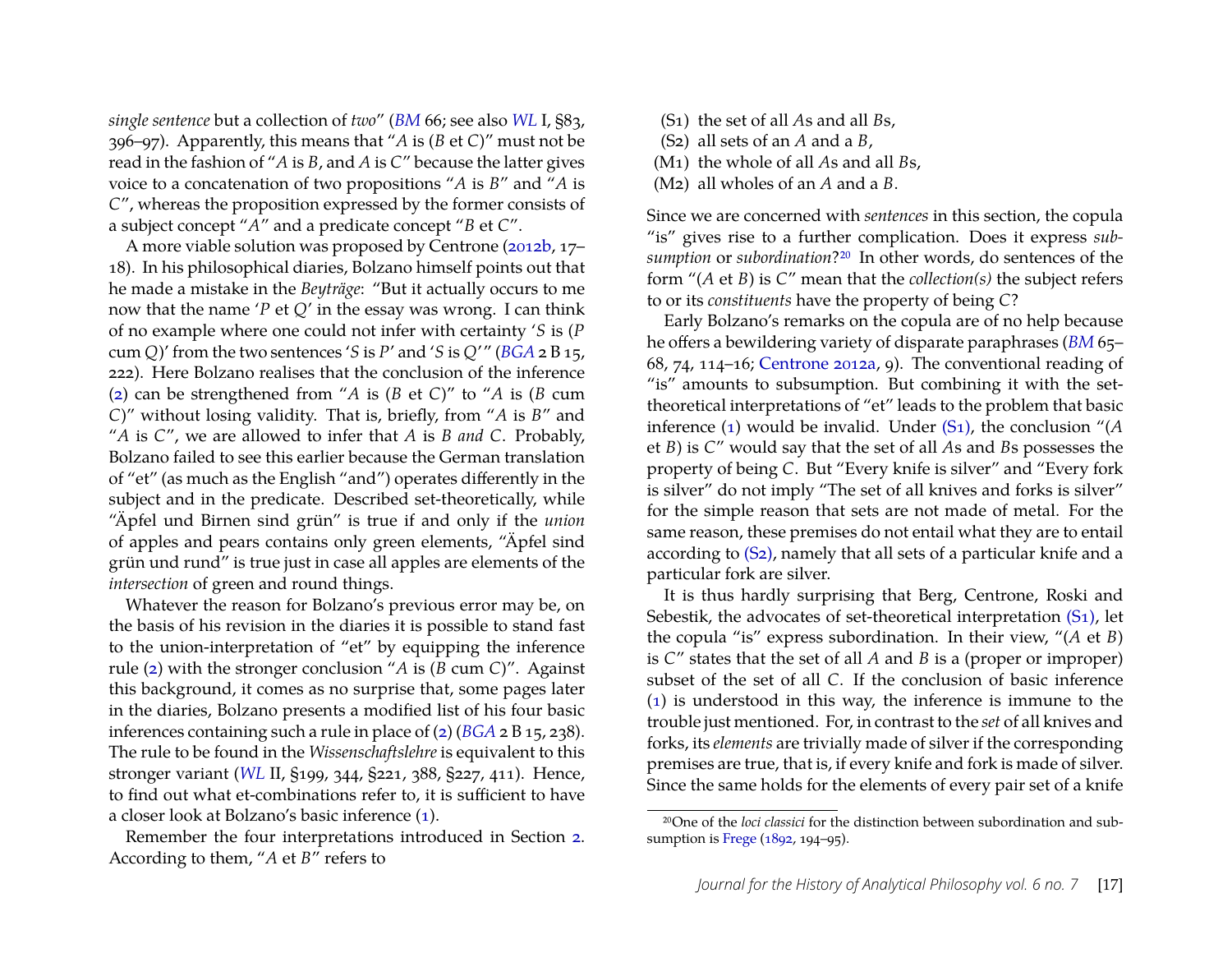and a fork, both  $(S_1)$  and  $(S_2)$  can be maintained by letting "is" express subordination instead of subsumption.

Note, however, that this attempt at salvaging the set-theoretical interpretations is somewhat unsatisfactory because the associated reading of the copula is conducive to sentences dealing with the *elements* of the given sets instead of the sets themselves. Since the subset-relation is defined by the element-relation, at the end of the day the conclusion of Bolzano's basic inference [\(1\)](#page-16-4) reads as follows under [\(S1\):](#page-6-0)

(*A* et *B*) is  $C =_{df}$ . Every element of the set of all *A* and *B* is *C*. (*a* et *b*) is  $C =_{df}$ . Every element of the set of *a* and *b* is *C*.

And under (S<sub>2</sub>):

- (*A* et *B*) is  $C =_{df}$ . Every element of every set of an *A* and a *B* is *C*.
- (*a* et *b*) is  $C =_{df}$ . Every element of the set of *a* and *b* is *C*.

The set-theoretical interpretations are thus compatible with inference [\(1\)](#page-16-4), but at the expense of an unconventional reading of "is" resulting in sentences which do not relate to the given sets anymore.

How do the mereological readings of "et" cope with Bolzano's basic inference  $(1)$ ? First of all, both  $(M_1)$  and  $(M_2)$  come out as nonstarters if we understand "is" as *subsumption*. Just consider the singular-term case of inference  $(1)$ , which is identical on these interpretations:

```
a is C
b is C
The whole of a and b is C
```
If a knife and a fork is made of silver, then the whole of them is also made of silver. But if the knife and fork both weigh 100 g, the whole of them does not weigh 100 g but twice as much. Analogous problems arise for the general-term case.

For this reason, the copula should give voice to *subordination*. Or more exactly, since wholes do not have elements, we have to replace the element-relation by its mereological counterpart, the part-relation. Then interpretation [\(M1\)](#page-6-2) eventuates in the following renditions of the conclusion:

(*A* et *B*) is  $C =_{df}$ . Every part of the whole of all *A* and *B* is *C*. (*a* et *b*) is  $C =_{df}$ . Every part of the whole of *a* and *b* is *C*.

And interpretation [\(M2\)](#page-6-3) provides:

(*A* et *B*) is  $C =_{df}$ . Every part of every whole of an *A* and a *B* is *C*. (*a* et *b*) is  $C =_{df}$ . Every part of the whole of *a* and *b* is *C*.

However, quite unlike the corresponding modifications of the set-theoretical readings, these renditions are also in conflict with Bolzano's basic inference [\(1\)](#page-16-4) because they make it invalid. Consider again the singular-term variant shared by both interpretations:

```
a is C
```
*b* is *C*

Every part of the whole of *a* and *b* is *C*

If Kim and Tim both weigh 70 kg, the sum of them surely contains parts weighing 70 kg. Among them are Kim and Tim. But remember that, as per contemporary mereology, an essential characteristic of parthood is that parts of parts are parts of the whole. Hence, further parts of the whole of Kim and Tim are Kim's and Tim's arms, noses and so on, with the result that the conclusion falsely claims that these objects weigh 70 kg as well. As to the general-term cases, even if all knives and all forks weighed 100 g, it would not be the case that every part of the whole of them, or every part of a whole of a knife and a fork, weighs 100 g.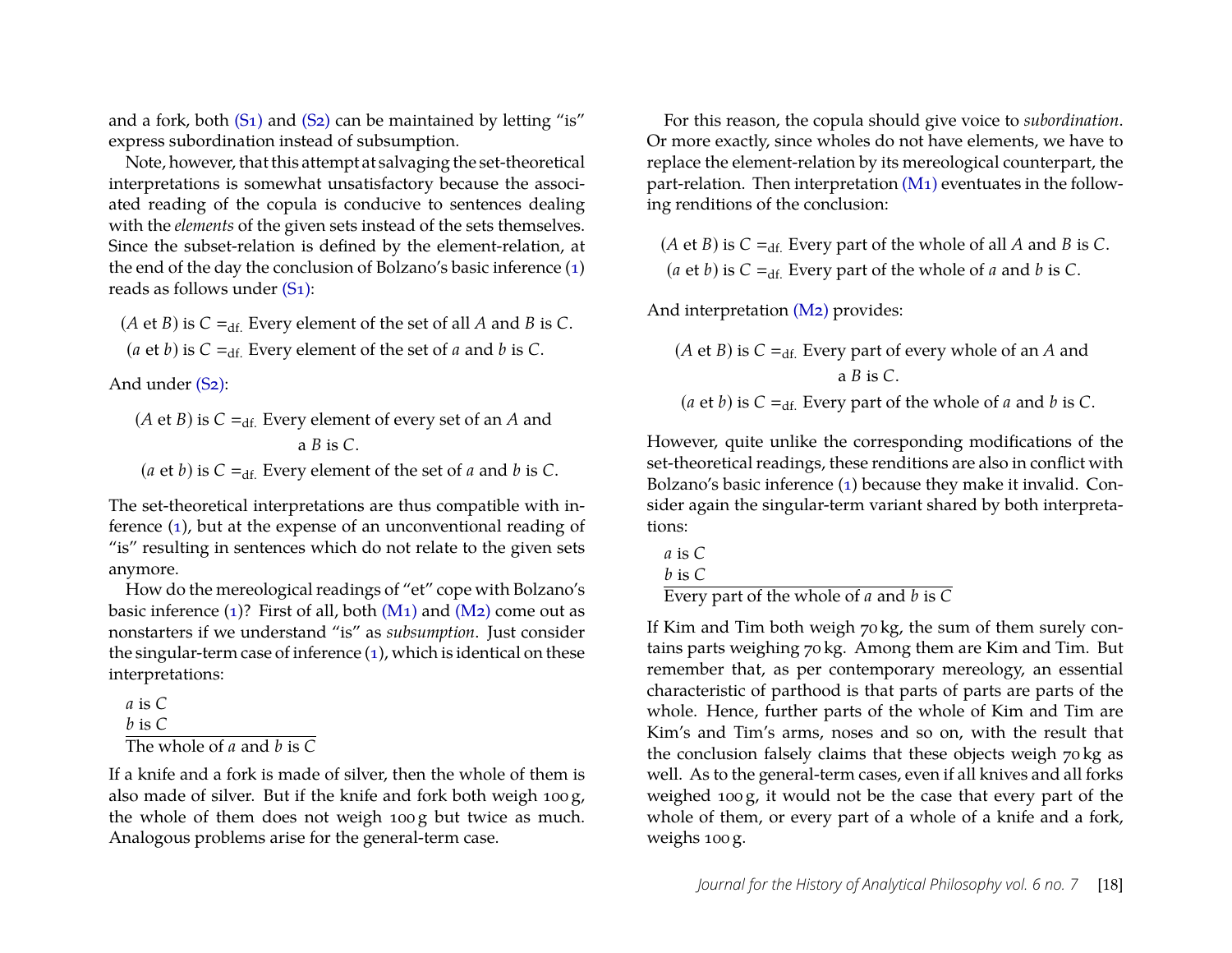Though not concerned with early Bolzano's conception of collections or the problem at hand, [Krickel](#page-24-5) [\(1995,](#page-24-5) 123–38, 145–52), [Siebel](#page-24-12) [\(1996,](#page-24-12) 41–43), [Simons](#page-24-9) [\(1997,](#page-24-9) 94) and [Behboud](#page-22-4) [\(1997,](#page-22-4) 110– 11) pointed out a feasible solution to this problem (see also [Schnieder](#page-24-2) [2002,](#page-24-2) 212–13; [Krause](#page-24-11) [2004,](#page-24-11) 26; [Rusnock](#page-24-13) [2013,](#page-24-13) 156–57). Sets do not give rise to the problem at hand because elements (or parts) of an element do not have to be elements of the set. The elements of {Kim, Tim} are just Kim and Tim, and not their arms or noses. Bolzano thus needs a notion of parthood assimilating this feature by not letting parts of parts automatically be parts of the whole. Fortunately, both early and late Bolzano's conceptual repertoire contain such a notion.

[Simons](#page-24-9) [\(1997,](#page-24-9) 94) claims that Bolzano does not mark this notion terminologically; but this is true only for young Bolzano. In the *Wissenschaftslehre*, Bolzano makes a distinction between "*closer* and *more remote* parts" (*[WL](#page-23-4)* I, §58, 251), and in the *Größenlehre*, he also uses the terms "*mediate*" and "*immediate* parts" (*[EG](#page-22-6)* sec. 3, §9, 103). For example, the expression "creature living on earth" expresses a concept whose closest parts are the concepts expressed by the individual words, such as "creature" and "living", while the more remote parts are the concepts into which the former can be analysed (*[WL](#page-23-4)* I, §58, 252). Analogously, the king, his ministers and his subjects are immediate parts of a state, whereas heads, hands and feet of them are only mediate parts (*[EG](#page-22-6)* sec. 3, §9, 102–03).

This distinction amounts to a relativisation of parthood with respect to the concept picking out the collection. Being an immediate part of a collection is thus not a two-place but a *three*-place relation. Its relata are not only the part and the collection but also the concept representing the collection. For example, the whole referred to via the concept of a state has as its immediate parts *persons*, but not their limbs, because a state is defined as an ensemble of (among other things) *persons*, but not limbs. Thereby, we get rid of transitivity and thus come close to membership[.21](#page-19-0)

<span id="page-19-0"></span>2[1Sebestik](#page-24-17) [\(1999,](#page-24-17) 235) identifies the relation of being an immediate part with

Due to parthood becoming a three-place relation, one and the same object can be an *immediate* part of a collection with respect to a particular concept of the collection and a *mediate* part with respect to a different concept of it. For example, with respect to "Kim and Tim", Tim is an immediate part of the given whole, whereas his nose is a mediate part. But regarding "Kim, Tim's nose and the rest of Tim", Tim is not an immediate part while his nose is one. Or consider sums of natural numbers, say, 2 + 3. If we refer to this sum by the concept " $2 + 3$ ", the numbers 2 and 3 are the immediate parts, whereas 1 is a mediate part. But if we use the concept " $1 + 4$ ", then 1 is an immediate part, while 2 and 3 are mediate parts.

This account blends in well with late Bolzano's remark that, "according to the explanation of a part that I gave  $\dots$ , only the individual objects of which we *think* as constituting a certain collection are to be envisaged as parts of it" (*[WL](#page-23-4)* I, §83, 397; emphasis added). In the same spirit, he says in the *Größenlehre* that a collection is "a complex in which particular things *appear* as parts" (*[EG](#page-22-6)* sec. 3, §6, 100; emphasis added). Here Bolzano uses "part" in the sense of *immediate part*, and he points out that whether something is an immediate part depends on the concept through which the collection is grasped.

But what about young Bolzano? Although we found no terminologically marked distinction between immediate and mediate parts in his early writings, we came across several indications of it. To begin with a quite general point, remember that collections come into being by acts of thinking objects together. These objects usually have parts themselves, but since these parts are not kept in mind, it is natural to view them as mediate parts, whereas the thought-of objects are immediate parts.

membership (subsumption) and the relation of being a mediate part with the subset-relation (subordination). The latter is questionable for two reasons. First, a part *a* of *b* is a mediate part of the whole of *b* and *c*, relative to the concept "*b* and  $c$ ", but  $\{a\}$  is not a subset of  $\{b, c\}$ . Secondly,  $\{b\}$  is a subset of {*b*, *c*}, but *b* is not a mediate part of the whole of *b* and *c* relative to "*b* and *c*".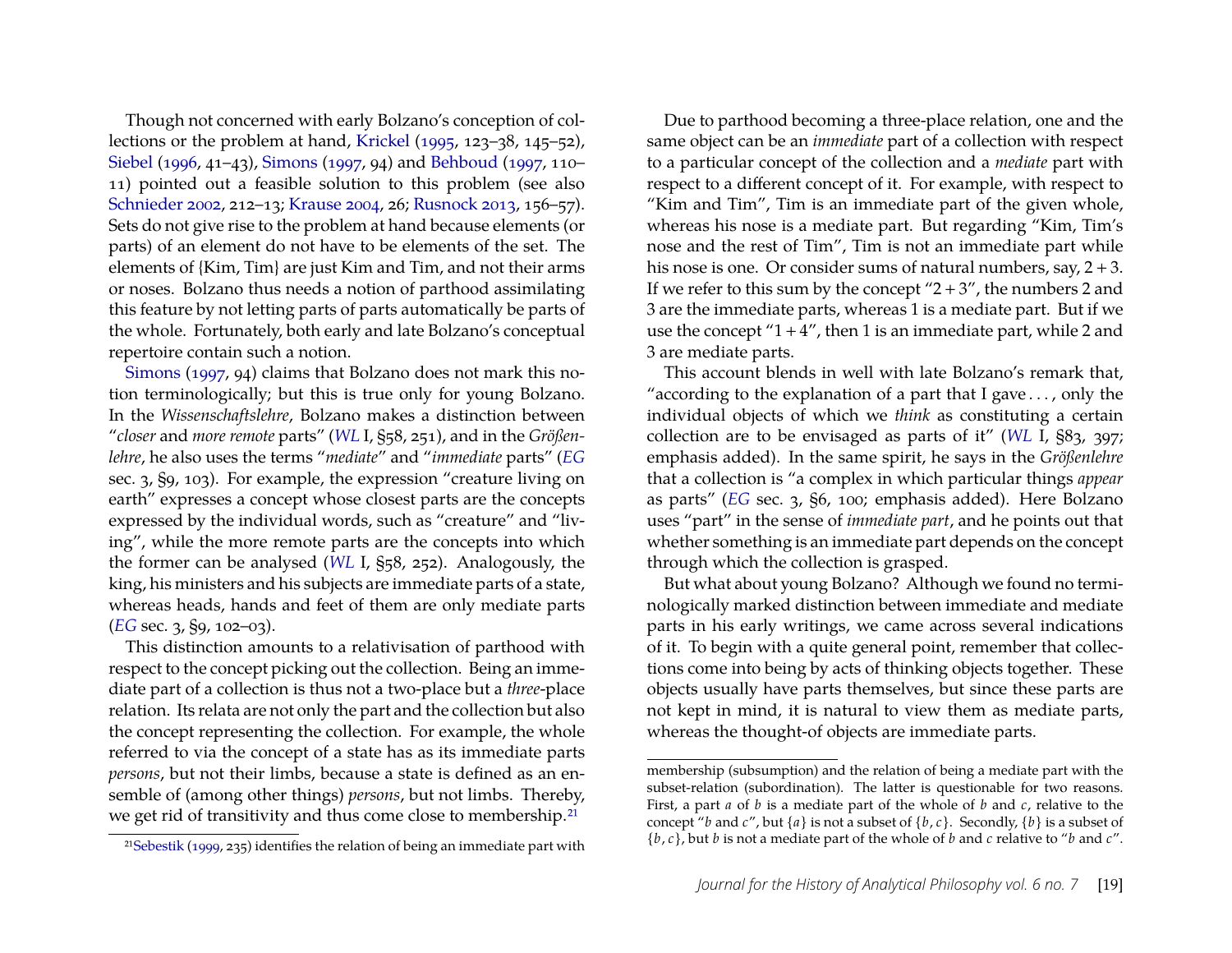Secondly, remember the following passage, already cited in Section [6,](#page-11-0) which may be smoothly translated into talk of immediate parts:

We call a *discrete quantity*:..a sum (quantity) consisting of equal parts, where the unit of it (namely those parts) is considered as having *such a property* that it [i.e., the unit] must not be modified (divided or combined) in order to keep this property (remain a thing of this kind). E.g., 100 equestrians are a sum of things, namely *equestrians*, each of which can of course be divided or combined, but then would not remain an equestrian. (*[AM](#page-22-1)* 50)

According to contemporary mereology, a group of equestrians has as its parts not only individual equestrians but also their heads or pairs of equestrians. Bolzano, however, appears to take the latter to be only mediate parts with respect to the concept "this group of equestrians", while the immediate parts are just the equestrians belonging to the given group. The corresponding quantity is then determined by counting the immediate parts. Note that Bolzano thereby partly anticipates Frege's insight that, say, the number of evangelists is four because there are four men falling under the concept "evangelist"—and not because this group of men has four parts [\(Frege](#page-23-15) [1884,](#page-23-15) §§22–23, 46).

Thirdly, remember that, in the continuation of the passage just cited, Bolzano emphasises that one and the same collection may be a discrete and a continuous quantity, depending on how we look at it. In the manuscript "On the Concept of a Quantity and Its Different Kinds", he expands on this with the help of an example. A number of balls, considered as a *heap of balls*, is a discrete quantity. But if we conceptualise it as *the matter of the balls*, we have a continuous quantity (*[BGA](#page-23-0)* 2 A 5, 216). Two years earlier, the aspect-dependence of the discrete/continuous distinction was even labelled "Very nice" in the diaries (*[BGA](#page-23-0)* 2 B 4/2, 74). Anyway, Bolzano's example can be used to illustrate the immediate/mediate distinction and its aspect-dependence. Regarded as a *heap of balls*, the immediate parts of the corresponding collection are the individual balls and not parts or collections of

them. But if we refer to the collection via the concept "the matter of the balls", then balls, parts of them and collections of them equally deserve the title "immediate parts".

All in all, there is some evidence for the fact that early Bolzano already utilised the distinction between immediate and mediate parts. It is therefore justified to apply it in order to preserve the mereological interpretations against the problem arising from Bolzano's basic inference [\(1\)](#page-16-4). If we understand "part" as referring only to immediate parts, then the singular-term variety of  $(1)$ turns out to be valid. For if the whole of Kim and Tim is picked out by the concept "Kim et Tim", then its immediate parts are Kim and Tim, but not their arms or noses. Hence, "Kim weighs 70 kg" and "Tim weighs 70 kg" entail that the immediate parts of (Kim et Tim) weigh 70 kg. Furthermore, the general-term varieties of [\(1\)](#page-16-4) would read as follows:

Every *A* is *C* Every *B* is *C* Every immediate part of the whole of all *A* and *B* is *C*

| Every A is $C$                                           |  |
|----------------------------------------------------------|--|
| Every $B$ is $C$                                         |  |
| Every immediate part of every whole of an A and a B is C |  |

The first rule is valid because the immediate parts of the whole of all *A* and *B*, relative to the concept expressed by this description, are exactly those objects falling under the concepts expressed by the general terms "*A*" and "*B*". Thus, the immediate parts of the whole of all knives and forks are just knives and forks, whereas constituents of knives and forks, or wholes of them, are merely mediate parts. The same holds for the conclusion of the second rule. With respect to "whole of a knife and a fork", the immediate parts are knives and forks. Since these parts have the property of being *C* if all knives and forks possess it, the conclusion must be true if the premises are true.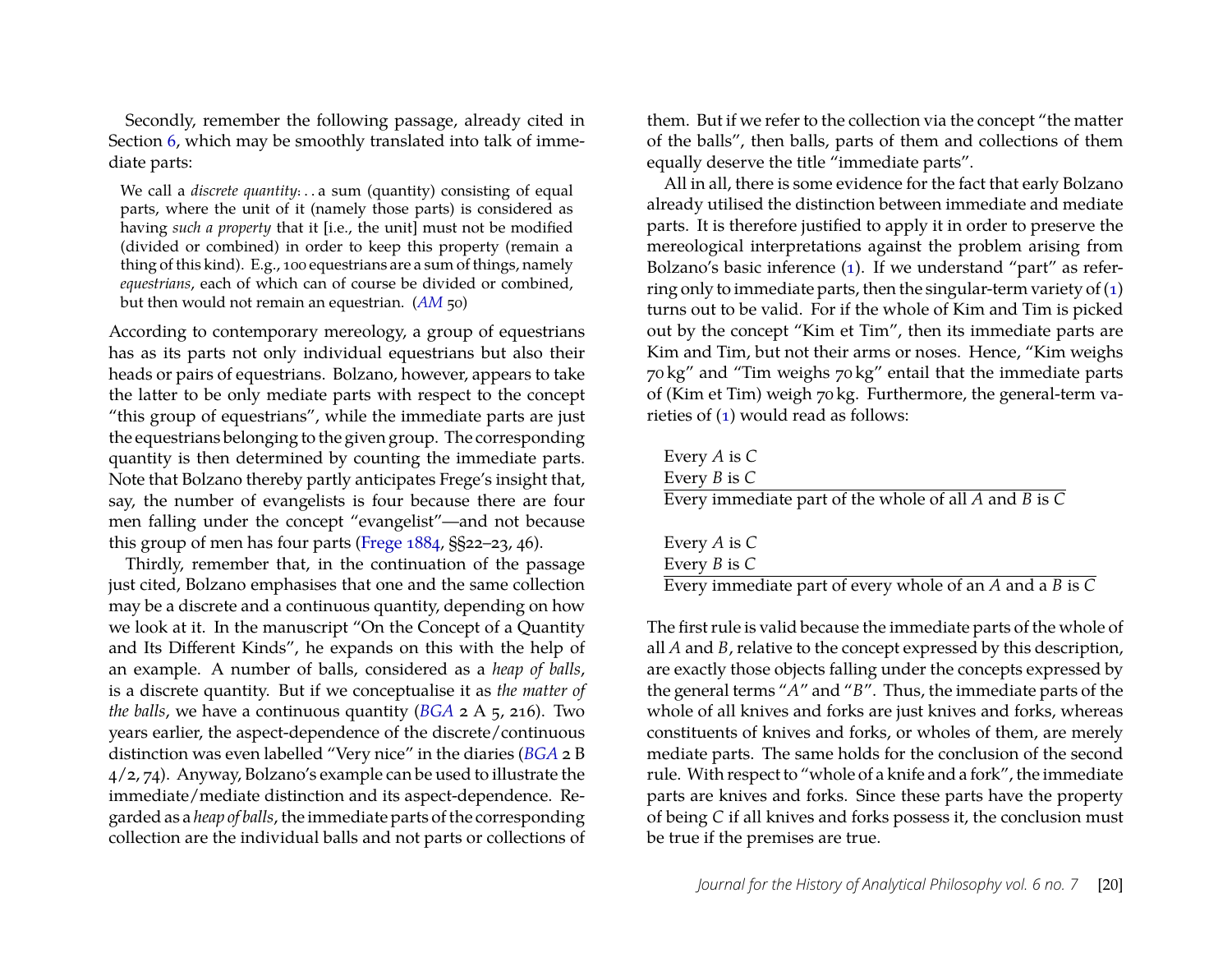All in all, neither the set-theoretical nor the mereological interpretations do justice to Bolzano's basic inference [\(1\)](#page-16-4) if the copula in the conclusion is taken to express subsumption. If we understand it in the subordinative way, on the other hand, then rule [\(1\)](#page-16-4) comes out as valid under all interpretations. For the mereological readings to cope with this rule, however, they have to be regarded as being not about parts in the sense of contemporary mereology because this implies transitivity. They rather have to relate to what Bolzano calls "immediate parts" in his mature work. The key advantage of this notion is that it is close to membership insofar as parts of immediate parts are not automatically immediate parts of the whole. Besides, making use of this concept is not anachronistic because there is some indication of it in Bolzano's early writings.

We also need to mention, however, that we thereby end up with interpretations being mereological in a relatively weak sense because they are equivalent to the set-theoretical readings:

Every immediate part of the whole of all *A* and *B* is  $C \Leftrightarrow$ Every element of the set of all *A* and *B* is *C*.

Every immediate part of every whole of an *A* and a *B* is  $C \Leftrightarrow$ Every element of every set of an *A* and a *B* is *C*.

Still more, all four formulations are equivalent because, if we collect the elements of every set of an *A* and a *B*, we obtain the set of all *A* and *B*. For example, the set of all knives and forks is identical with the set containing all elements of the sets whose members are a knife and a fork. Hence, these formulations eventually boil down to:

Every object which is *A* or *B* is *C*.

It might thus come as no surprise that the conclusion Bolzano draws from "*A* is *C*" and "*B* is *C*" in the *Wissenschaftslehre* reads as follows (*[WL](#page-23-4)* I, §§227, 412):

Every object represented by any of the objective ideas '*A*' and '*B*' is *C*.

Mature Bolzano thereby avoids the pitfalls arising from the question whether "*A* et *B*" (as well as "*a* et *b*") refers to a set or a whole.

## <span id="page-21-0"></span>**9. Conclusion**

Most of the textual evidence speaks for a mereological and against a set-theoretical interpretation of collections in early Bolzano. This holds for the examples he offers (Section [4\)](#page-9-0), his reluctance to collections having just one constituent and collections containing the same thing twice (Section  $\frac{1}{2}$ ), as well as his conception of quantities as a particular kind of collection (Section [6\)](#page-11-0). The ideality of collections (Section [3\)](#page-7-0) and the general applicability of "et" (Section [7\)](#page-15-0) constitute an exception only insofar as they do not speak against a set-theoretical reading but are compatible with both kinds of interpretation.

Similarly, all interpretations could be attuned to basic inference [\(1\)](#page-16-4) from the *Beyträge*(Section [8\)](#page-16-0). This was possible, however, only at the expense of understanding the copula "is" as expressing subordination, entailing that the relevant sentences are basically not about the corresponding plenties anymore but about their constituents. For example, under interpretation [\(S1\),](#page-6-0) "(*A* et *B*) is *C*" means "Every element of the set of all *A* and *B* is *C*". There is also the fact that the mereological interpretations needed further tuning. For inference [\(1\)](#page-16-4) to turn out valid, we had to deploy a restricted part-relation. Since the relation of being an immediate part is extremely close to membership, we end up with readings being equivalent to their set-theoretical counterparts.

There is an explanation for the complications surrounding basic inference [\(1\)](#page-16-4). In Section [2,](#page-4-0) we pointed out that mereology is concerned with "the one as many", while set theory focuses on "the many as one". The paradigm of mereology is a given individual which can be divided into something smaller, namely its parts. Since the parts resulting from a division may themselves consist of still smaller parts, there is usually more than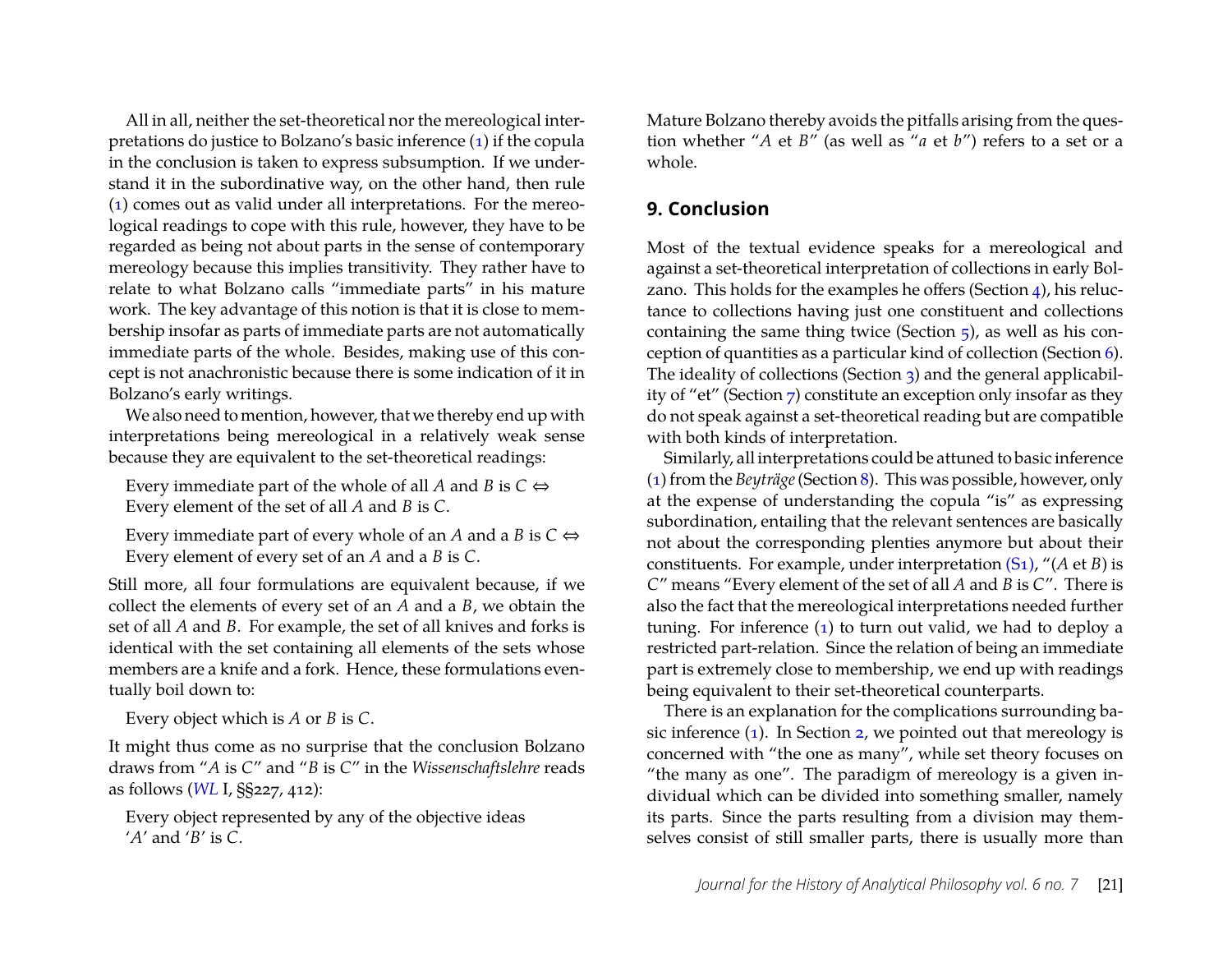one possible division. Hence, mereology cannot ignore the inner structure of parts. Furthermore, since all parts belong to the same given thing in the paradigm case, they form a natural whole. By contrast, set theory collects individuals in order to create something larger, namely the set of them. Here the inner structure of the elements is irrelevant; and there need not be a natural unity because one is allowed to combine any number of things.

The challenge for early Bolzano seems to be that he is after "the many as one" but approaches it with the notion of wholes and parts. That is, while the conclusion of basic inference [\(1\)](#page-16-4) calls for set theory, he relies on mereological tools when examining et-composition. Bolzano is thus forced to enlarge the mereological inventory in order to award collections the aforementioned characteristics of sets. First, he exceeds mereology's paradigm of a unified object by allowing a collection to consist of things of any kind whatsoever, regardless of whether they form a natural whole or not. Secondly, he distinguishes mediate from immediate parts to obtain collections built up of parts whose inner structure is irrelevant. [Simons](#page-24-9) [\(1997,](#page-24-9) 87) wrote that Bolzano's theory of collections "is best interpreted neither as a theory of sets nor a mereology but as a distinct and distinctive theory". If we are right about thinking that Bolzano tried to implant set-theoretical features into mereology, then his particular blend of set-theoretical and mereological features is more exactly described as a set-theoretically enhanced mereology.

#### **Acknowledgements**

We would like to thank the referees for their highly valuable comments. One of them was even willing to undergo two rounds of detailed criticism. It helped to strongly improve the paper.

#### **Stefania Centrone**

Carl von Ossietzky University of Oldenburg stefania.centrone@uni-oldenburg.de

#### **Mark Siebel**

Carl von Ossietzky University of Oldenburg mark.siebel@uni-oldenburg.de

#### **References**

- <span id="page-22-4"></span>Behboud, Ali, 1997. "Remarks on Bolzano's Collections." *Grazer Philosophische Studien* 53: 109–15.
- <span id="page-22-3"></span>Berg, Jan, 1992. *Ontology without Ultrafilters and Possible Worlds*. St. Augustin: Academia.
- <span id="page-22-0"></span>Berg, Jan and Edgar Morscher, 2002. *Bernard Bolzanos Bibliothek*. St. Augustin: Academia.
- <span id="page-22-5"></span>Blok, Johan, 2016. *Bolzano's Early Quest for A Priori Synthetic Principles. Mereological Aspects of the Analytic-Synthetic Distinction in Kant and the Early Bolzano*. PhD thesis, University of Groningen.
- <span id="page-22-2"></span>Bolzano, Bernard, 1810. *Beyträge zu einer begründeteren Darstellung der Mathematik*, first edition. Prague: Caspar Widtmann. Reprinted Darmstadt: Wissenschaftliche Buchgesellschaft, 1974. Translated into English as "Contributions to a Better-Grounded Presentation of Mathematics." In *The Mathematical Works of Bernard Bolzano*, edited and translated by S. Russ, pp. 83–138. Oxford: Oxford University Press, 2004. [*BM*]
- <span id="page-22-1"></span>, 1810–1812. *Allgemeine Mathesis*, *[BGA](#page-23-0)* 2 A 5. Stuttgart and Bad Canstatt: Frommann und Holzboog. [*AM*]
- <span id="page-22-6"></span>, 1830–1835. *Einleitung zur Größenlehre. Erste Begriffe der allgemeinen Größenlehre*, *[BGA](#page-23-0)* 2 A 7. Stuttgart and Bad Canstatt: Frommann und Holzboog. [*EG*]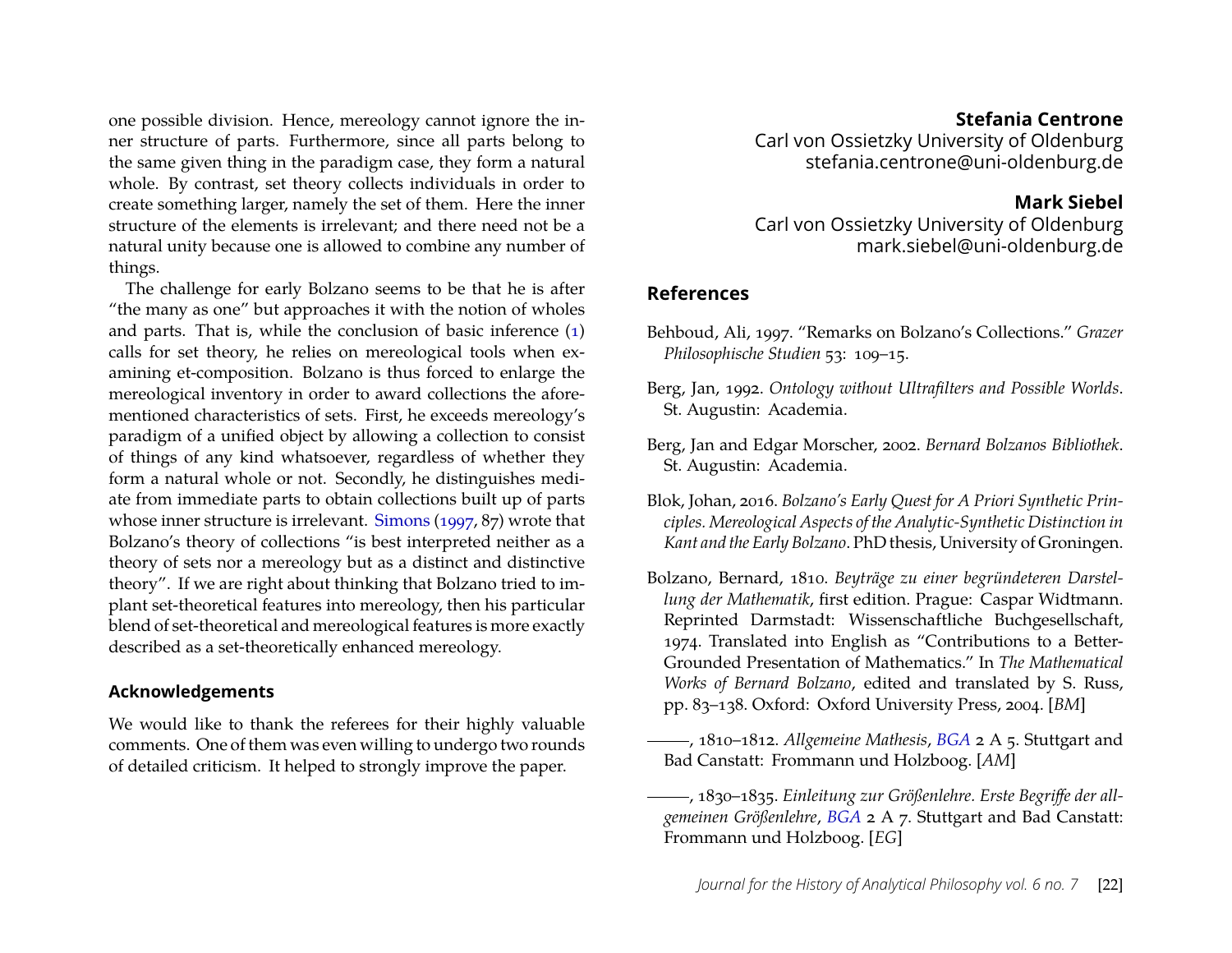<span id="page-23-3"></span>, 1834. *Lehrbuch der Religionswissenschaft, ein Abdruck der Vorlesungshefte eines ehemaligen Religionslehrers an einer katholischen Universität, von einigen seiner Schüler gesammelt und herausgegeben*, *[BGA](#page-23-0)* 1 6/1–8/4. Sulzbach: Seidel. [*RW*]

<span id="page-23-4"></span>, 1837. *Wissenschaftslehre. Versuch einer ausführlichen und größtentheils neuen Darstellung der Logik mit steter Rücksicht auf deren bisherige Bearbeiter*, *[BGA](#page-23-0)* 1 11/1–14/3. Sulzbach: Seidel. Translated into English as *Theory of Science*, by P. Rusnock and R. George. New York: Oxford University Press, 2014. [*WL*]

<span id="page-23-2"></span>, 1838. *Dr. Bolzano's Athanasia oder Gründe für die Unsterblichkeit der Seele. Ein Buch für jeden Gebildeten, der hierüber zur Beruhigung gelangen will*. Sulzbach: Minerva. Reprinted Frankfurt am Main: Minerva, 1970. [*AT*]

<span id="page-23-5"></span>, 1851. *Paradoxien des Unendlichen*. Reprinted Hamburg: Meiner, 2012. [*PU*]

<span id="page-23-0"></span>, 1969–. *Bernard Bolzano Gesamtausgabe*, edited by J. Berg. Stuttgart: Frommann und Holzboog. [*BGA*]

<span id="page-23-13"></span>Centrone, Stefania, 2010. *Logic and Philosophy of Mathematics in the Early Husserl*. Dordrecht: Springer.

<span id="page-23-9"></span>, 2012a. "Das Problem der apagogischen Beweise in Bernard Bolzanos 'Beyträgen' und seiner 'Wissenschaftslehre'." *History and Philosophy of Logic* 33: 127–57.

<span id="page-23-8"></span>, 2012b. "Strenge Beweise und das Verbot der 'metábasis eis állo génos'. Eine Untersuchung zu Bernard Bolzanos 'Beyträgen zu einer begründeteren Darstellung der Mathematik'." *History and Philosophy of Logic* 33: 1–31.

<span id="page-23-10"></span>, 2016. "Early Bolzano on Ground-Consequence Proofs." *The Bulletin of Symbolic Logic* 22: 215–37.

- <span id="page-23-11"></span>Dedekind, Richard, 1888. *Was sind und was sollen die Zahlen?* Braunschweig: Vieweg. Translated into English in *Essays on the Theory of Numbers*, edited by W. W. Beman. New York: Dover, 1963. Partial translation in *The Frege Reader*, edited by M. Beaney. Oxford: Blackwell, 1997.
- <span id="page-23-15"></span>Frege, Gottlob, 1884. *Die Grundlagen der Arithmetik*. Breslau: Koebner. Partial English translation in *The Frege Reader*, edited by M. Beaney. Oxford: Blackwell, 1997.
- <span id="page-23-16"></span>, 1892. "Über Begriff und Gegenstand." *Vierteljahrsschrift für wissenschaftliche Philosophie* 16: 192–205.

<span id="page-23-14"></span>, 1893. *Grundgesetze der Arithmetik, begriffschriftlich abgeleitet*, vol. 1. Jena: Pohle.

- <span id="page-23-6"></span>, 1895. "Kritische Beleuchtung einiger Punkte in E. Schröders Vorlesungen über die Algebra der Logik." *Archiv für systematische Philosophie* 1: 433–56. Reprinted in *Logische Untersuchungen*, 3rd ed., edited by G. Patzig, pp. 99–112. Göttingen: Vandenhoeck and Ruprecht, 1986.
- <span id="page-23-1"></span>Feuerbach, Ludwig, 1837. *Geschichte der neuern Philosophie. Darstellung, Entwicklung und Kritik der Leibnizschen Philosophie*. Ansbach: Brügel. Reprinted Berlin: Akademie Verlag, 1981.
- <span id="page-23-7"></span>George, Rolf, 1983. Review of *Bernard Bolzano Gesamtausgabe* (*[BGA](#page-23-0)*), 2 B 16/1, 17, 18/2. *History and Philosophy of Logic* 4: 256–59.
- <span id="page-23-12"></span>Husserl, Edmund, 1891. *Philosophie der Arithmetik. Logische und psychologische Untersuchungen.* Reprinted in *Husserliana* XII, edited by L. Eley. The Hague: Martinus Nijhoff, 1970. Translated into English as *Philosophy of Arithmetic. Psychological and Logical Investigations with Supplementary Texts from 1887–1901*, edited and translated by D. Willard. Dordrecht: Kluwer, 2003.